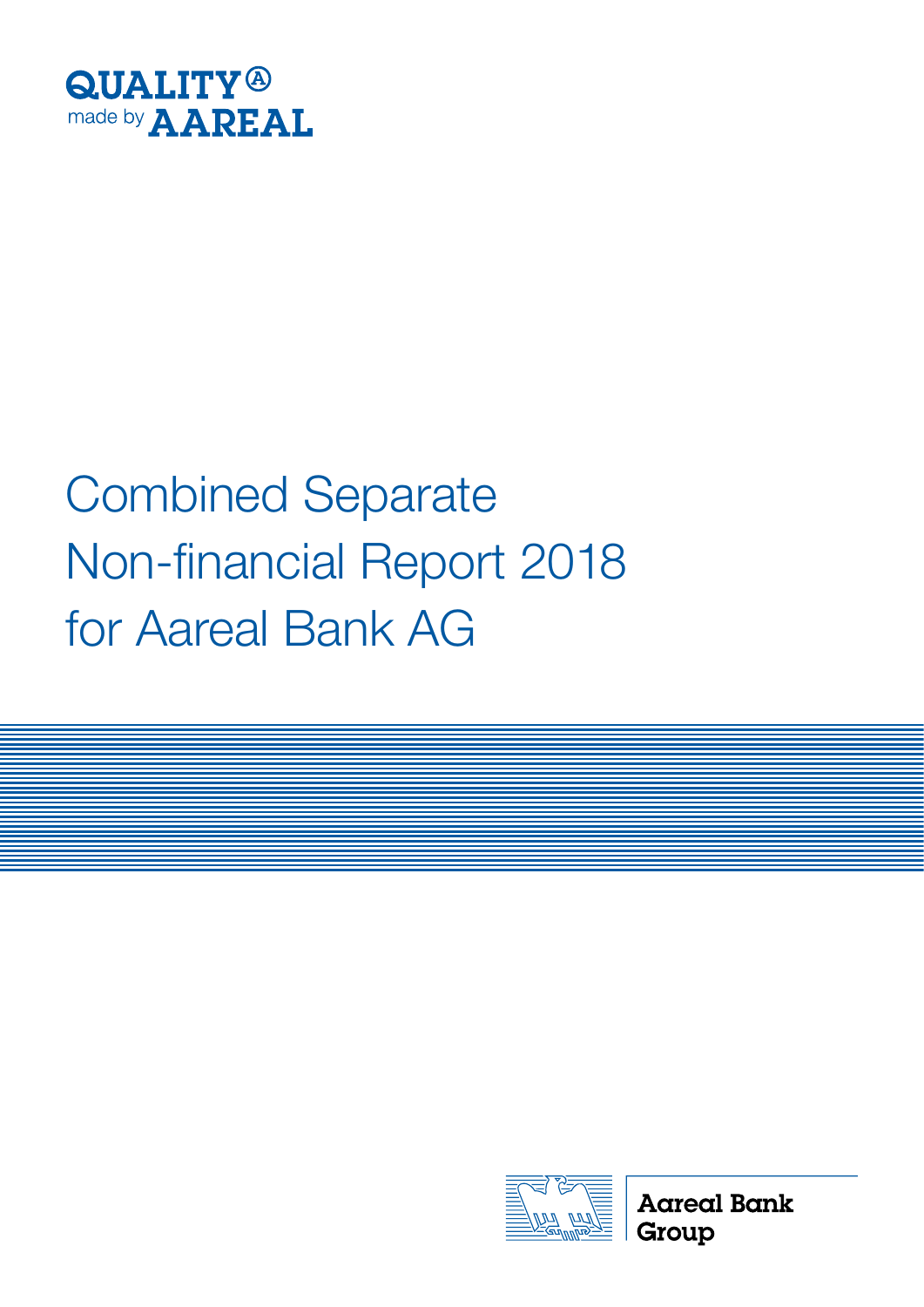# Combined Separate Non-financial Report 2018 for Aareal Bank AG

#### About this report

The combined separate non-financial report for Aareal Bank AG and Aareal Bank Group relates to the 2018 financial year. It was prepared in accordance with section 340a (1a) of the German Commercial Code (Handelsgesetzbuch – HGB) in conjunction with sections 289b (3) and 340i (5) of the HGB in conjunction with section 315b (3) of the HGB in the versions as amended by the German CSR Directive Implementing Act (CSR-Richtlinie-Umsetzungsgesetz – CSR-RLUG), and was published separately from the Group Management Report. It is supplemented by the online Sustainability Report 2018, "Setting Milestones. Creating Prospects."

Section 171 (1) sentence 4 of the German Public Limited Companies Act (Aktiengesetz – AktG) requires the Supervisory Board to review the non-financial report. This review by the Supervisory Board covers the reporting's compliance with the law, propriety and fitness for purpose. As a supporting measure, the Supervisory Board commissioned a limited assurance review in accordance with ISAE 3000 (Revised) from audit firm PricewaterhouseCoopers GmbH. In addition to the reporting and the non-financial performance indicators, the review by the auditors comprised the materiality analysis, the policies and the due diligence processes. PricewaterhouseCoopers GmbH Wirtschaftsprüfungsgesellschaft issued an unqualified review opinion (see page 17ff.).

The core topics identified in the course of the materiality analysis were used to select the contents to be disclosed on each of the five aspects required (anti-corruption and bribery matters, employee-related matters, social matters, respect for human rights and environmental matters). The non-financial report was prepared on the basis of the requirements of the HGB. In addition, our description of the management approaches and the implementation of the materiality analysis is based on the Global Reporting Initiative Standards ("GRI-referenced") and also takes into account the principles set out in the UN Global Compact and the UN Sustainable Development Goals. Cross-references to disclosures other than in the Group Management Report and the consolidated financial statements represent additional information and do not constitute part of the combined separate non-financial report.

#### Description of the business model<sup>1)</sup>

Aareal Bank Group finances commercial property, and in particular office buildings, hotels and retail properties, as well as logistics facilities and residential properties. We focus on complex, large-volume finance for completed buildings with an average term of five to eight years. This means that ensuring properties will retain their value for the long term and selecting business partners extremely carefully are very much in the Company's own interests.

In addition, Aareal Bank Group offers digital solutions such as automated mass payment transactions for the commercial property and housing industries, and the energy and utilities sectors. These enable our clients to improve their own sustainability performance.

Group enterprises are managed at Group level, i. e. the descriptions of the concepts apply to both the Group and the parent company. Where specific sustainability management issues exist we draw attention to these in the relevant places.

<sup>1)</sup> See also the "Fundamental Information about the Group" section of the Group management report in Aareal Bank Group's Annual Report 2018 for a description of the business model.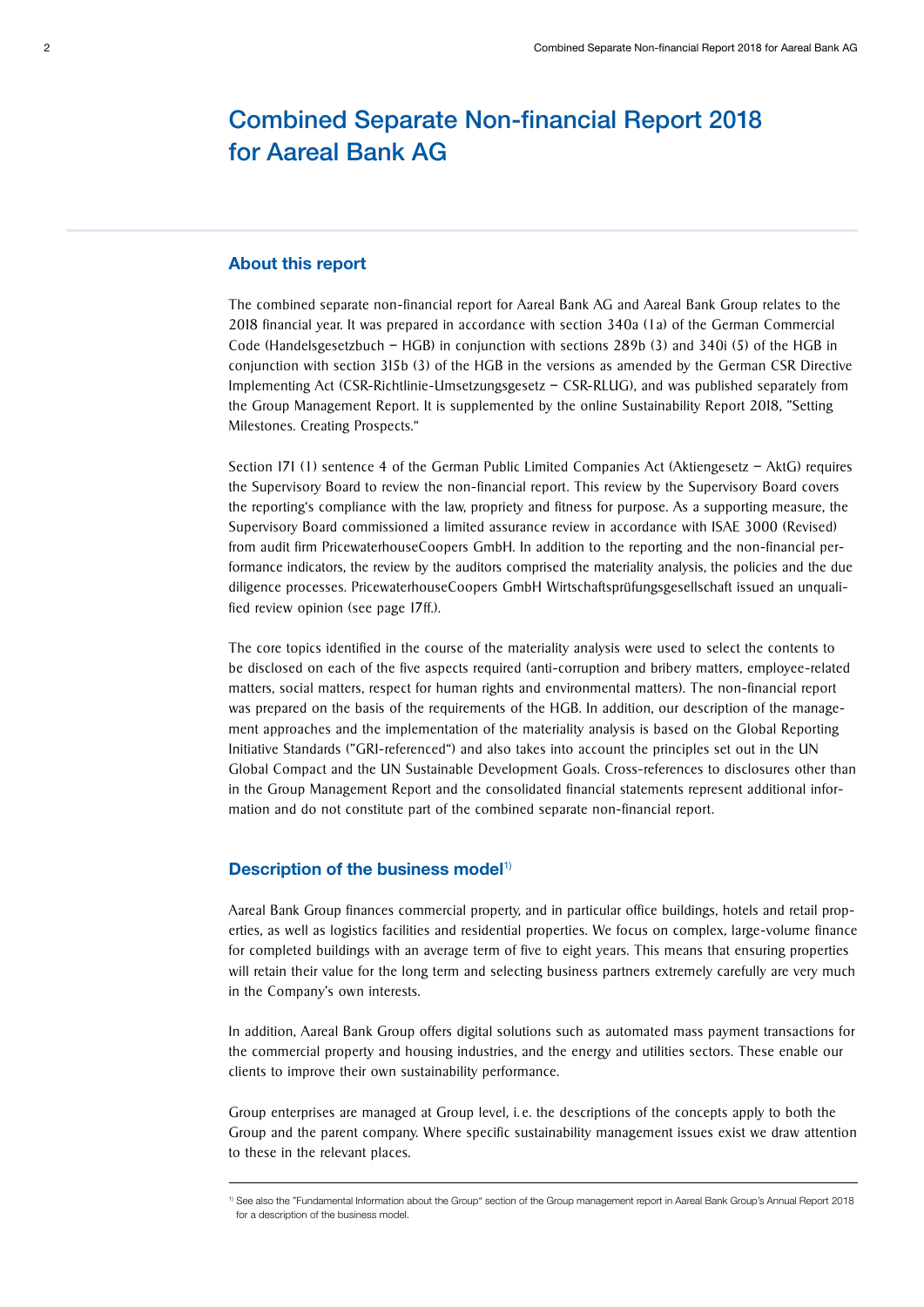#### Determining materiality

Continuous dialogue with our stakeholders has a very high priority for us  $-$  it helps ensure we are driving forward the core topics material to a sustainable focus on the future, despite the dynamic market environment.

As a result – and also because the requirements of our various stakeholder groups can change – we regularly update our materiality analysis; for example, we held discussions with internal and external stakeholders in the year under review to validate the relevance of our action areas and the topics allocated to them. Our review focused on material issues within the meaning of section 289c (3) of the HGB, i. e. all information necessary for an understanding of the Group's development, performance and position, and of the impact of its business activities on the five aspects.

As a result, our sustainability management operations remain focused on the twelve action areas that are depicted in the materiality matrix<sup>1)</sup> and that are key to securing the Company's long-term success (GRI definition). We assigned the material issues underlying the action areas in accordance with section 315c (2) of the HGB to the statutory aspects. The above-average positive scores we have received in established sustainability ratings confirm that we are addressing the topics that are relevant to our sector and our business model.

|                | <b>Aspect</b>                       | <b>Subject</b>                                      |
|----------------|-------------------------------------|-----------------------------------------------------|
|                |                                     |                                                     |
|                | Anti-corruption and bribery matters | Tools and processes                                 |
| $\overline{2}$ | Employee-related matters            | Remuneration                                        |
|                |                                     | Education and training                              |
|                |                                     | Benefits and flexibility                            |
|                |                                     | Optimisation of structures and processes            |
| 3              | Social matters                      | Economic performance                                |
|                |                                     | Information security and data protection            |
| 4              | Respect for human rights            | Code of Conduct for employees                       |
|                |                                     | Code of Conduct for suppliers and business partners |
| 5              | Environmental matters               | Ecological quality of objects                       |
|                |                                     | Digital solutions                                   |

#### Material aspects conformable to § 315c (2) of the German Commercial Code (Handelsgesetzbuch – HGB)

#### Risk reporting

The risk report that forms part of our Group management report<sup>2)</sup> provides comprehensive information on our risk management system and the material risks associated with our business activities and relationships, products and services that have been identified for Aareal Bank Group. We do not see any other reportable risks pursuant to the CSR-RLUG whose potential adverse impacts on the aspects are or could be severe or whose occurrence is highly probable. We provide more detail on topics that are of particular

<sup>1)</sup> Link to the materiality analysis: www.aareal-bank.com/en/responsibility/managing-sustainability/materiality-matrix/

<sup>2)</sup> See the risk report that forms part of the Group management report of Aareal Bank Group's Annual Report 2018.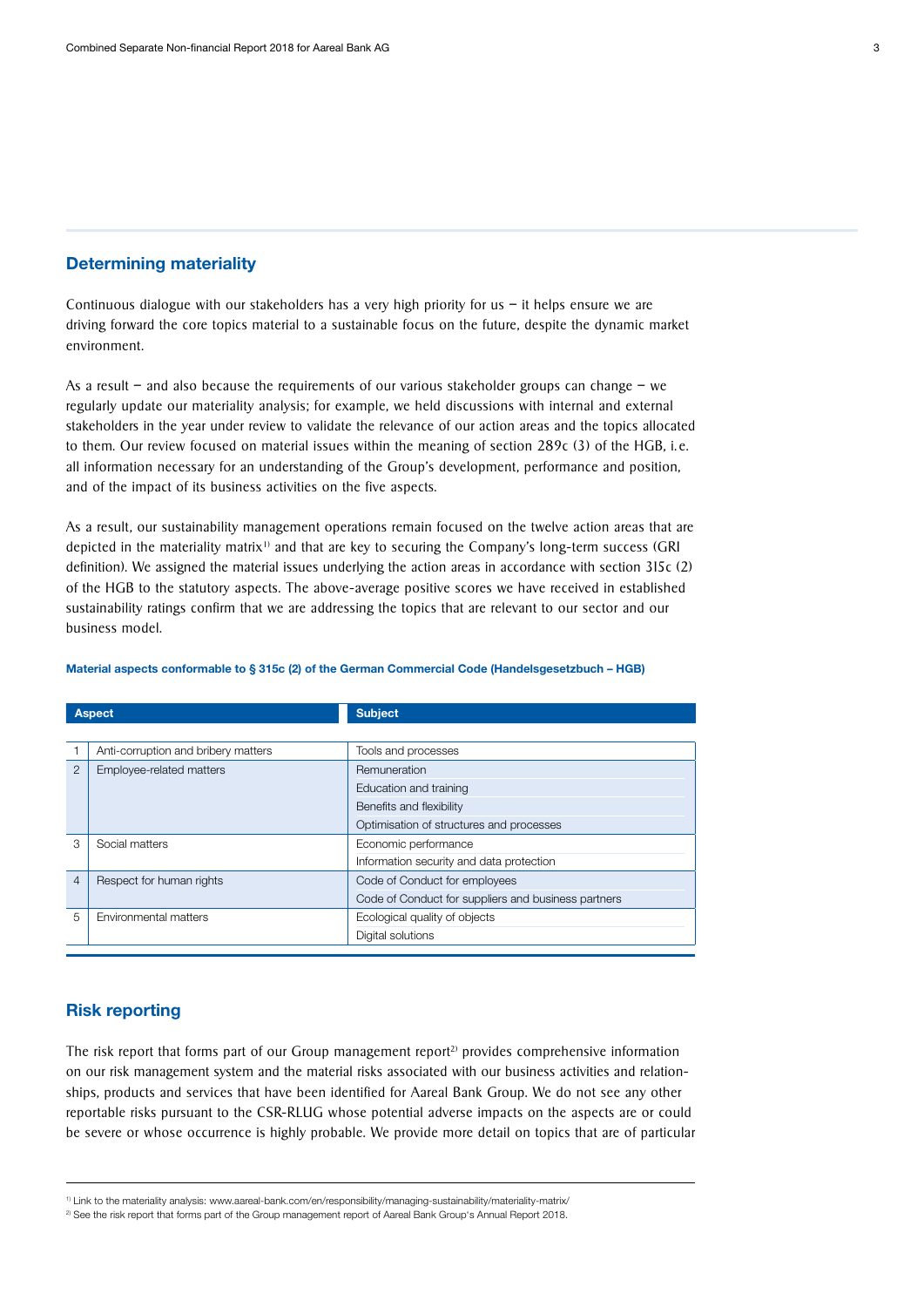importance to stakeholders who are interested in sustainability in the overview of risks and opportunities given at the beginning of each aspect.

The aspects are addressed in their order of priority for us as a financial institution and service provider. In other words, anti-corruption and bribery matters and employee-related matters are addressed before social matters, respect for human rights and environmental matters. More detailed information and indicators – including on other aspects that may be of interest to stakeholders focusing on sustainability – are given on our website.<sup>1)</sup>

#### 1. Anti-corruption and bribery matters

Combating all forms of corruption, bribery and corruptibility is especially important in view of the complex challenges in our international business. In addition to financial losses, failure to comply with the law, government regulations or internal guidelines is a significant source of reputational risk.

In the anti-corruption and bribery area, sound risk and compliance management offers the opportunity to gain and maintain the trust of our shareholders, clients and business partners, and of supervisory authorities and other stakeholders in society. Risk management therefore ultimately helps to secure longterm customer loyalty and continuous economic growth for the Company.

The goal: To use a robust compliance management system to raise employee awareness and prevent any involvement in incidents of corruption and bribery, to identify and manage risks of any breaches of duty in a timely manner, and hence to avoid the rules being infringed.

The key objectives are to maintain Aareal Bank Group's strong reputation and to protect it against financial loss.

The Group Compliance Officer, who is responsible for continuous optimisation of Group-wide compliance processes, is attached directly to the Bank's senior management and reports to them. As at 31 December 2018, Compliance Wiesbaden, which deals with topics relating to anti-corruption and bribery matters, among other things, had 9.6 full-time equivalents (FTEs), while Aareon had 2.0 FTEs.

The compliance management system, which is aligned with Aareal Bank Group's risk position, takes all legal requirements into account and is based on the corporate governance principles recommended in the German Corporate Governance Code (GCGC), among other things. It comprises a Group-wide Code of Conduct, which defines binding rules for all employees on how to act in a lawful and ethical manner towards clients, business partners and colleagues.

Group-wide anti-corruption guidelines, guidelines for preventing white-collar crime and measures to prevent fraud and to avoid and/or manage conflicts of interests serve as the baseline for raising awareness among our employees, while also providing orientation on how to act correctly. They serve to prevent the danger of corruption before it occurs. In addition, all employees receive training on the Com-

<sup>1)</sup> www.aareal-bank.com/en/responsibility/reporting-on-our-progress/performance-indicators/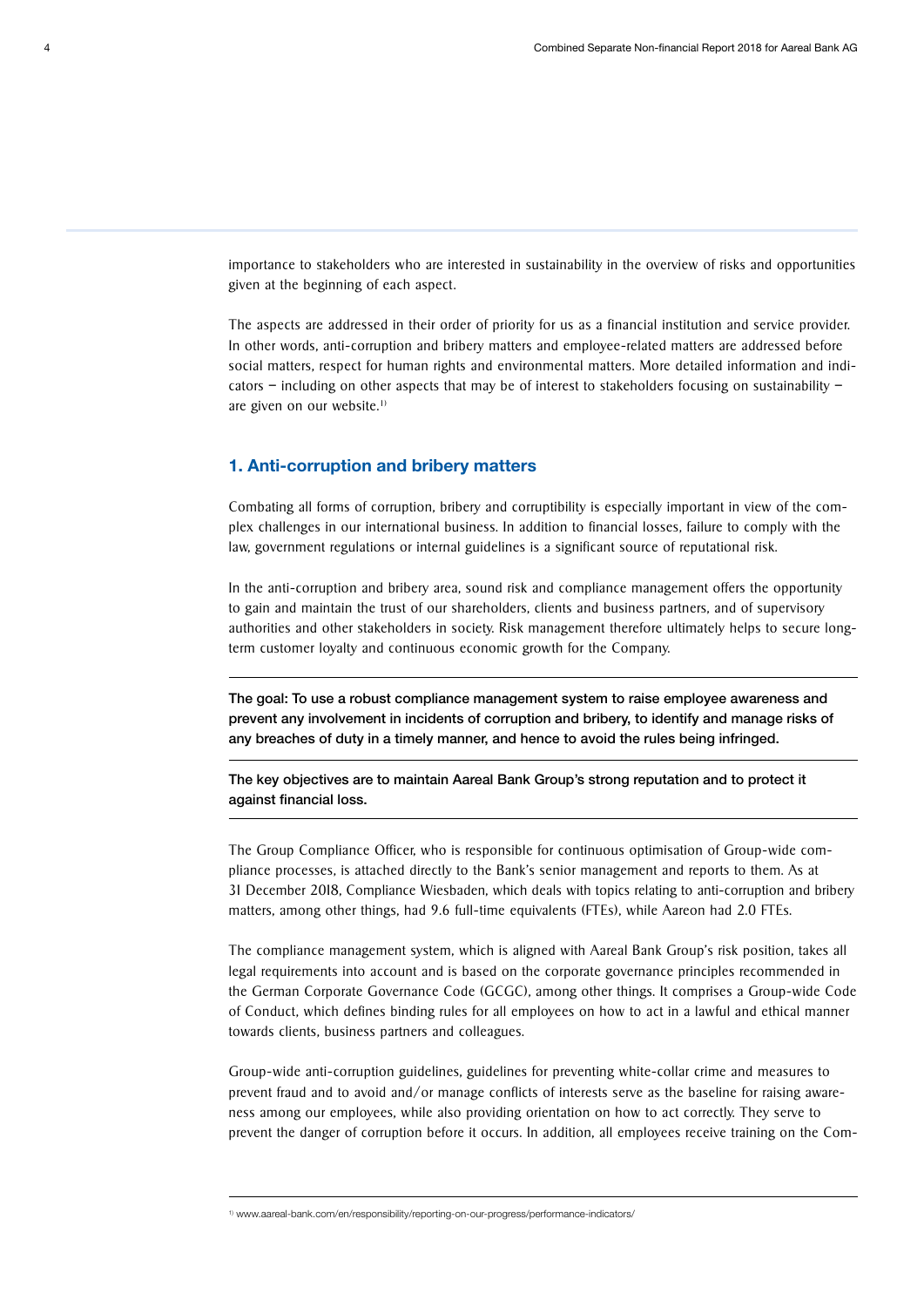pany's compliance and fraud prevention requirements and on the potential consequences of any breaches, including under labour law. A confidential whistle-blower system also exists that can be used to report actual or potential breaches of the rules to the Compliance division. The employee reporting the issue is guaranteed confidentiality.

We use standardised "know your customer" procedures to gather information on our clients and, where appropriate, other economic beneficiaries, their ownership and control structure, their business models and the source of their funds – before we enter into a business relationship with them. This enables us to evaluate the level of risk associated with the business relationship and to define the scope of the due diligence required.

New suppliers and service providers with an order volume in excess of  $\epsilon$  10.000 are checked using commercial credit agency reports. Primary suppliers are examined regularly using a supplier evaluation system that assesses their reliability and compliance with the terms and conditions of their contracts, among other things. Undertakings and equity interests in them are only acquired following a positive review by Group Strategy. In addition, regular monitoring is performed throughout the Group.

#### RESULTS:

Given the increasing threat of financial crime in the banking business, a dedicated "Anti-Financial Crime" unit with its own head of department was established within the Compliance division with effect from 1 October 2018.

 Publication of compliance alerts on Aareal's intranet to raise employee awareness and draw attention to topical issues (e. g. social hacking/fraud prevention) or refresh employees' knowledge (e. g. how to deal with business courtesies and gifts).

Preparations for the planned implementation of an electronic whistleblower system permitting anonymised reporting, including a strict prohibition on reprisals against whistleblowers.

Revision of the Code of Conduct to emphasise the statements on our corporate values and respect for human rights.

The Group Compliance Officer reports at least annually and on an ad hoc basis to the Management Board and Supervisory Board on the results of the risk analyses performed to assess the appropriateness and effectiveness of the preventive measures taken, as well as on any incidents of corruption and the measures taken.

In addition, Internal Audit assesses the effectiveness and efficiency of the internal control system as part of regular audits and informs the Management Board and Supervisory Board of the audit findings.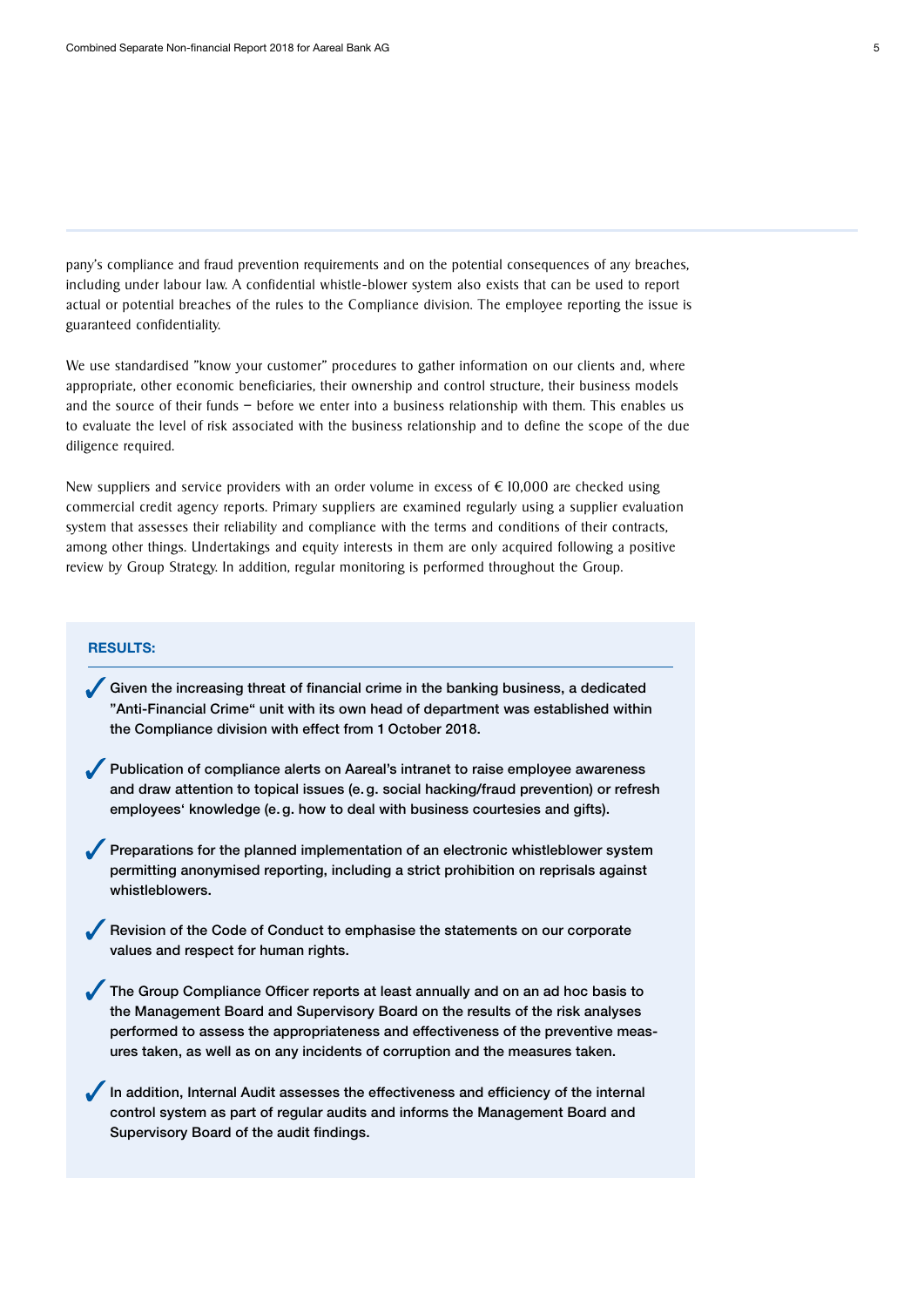#### Breaches and sanctions

|                      |                                                     | 2018 | 2017 | 2016 |
|----------------------|-----------------------------------------------------|------|------|------|
| <b>Number</b>        |                                                     |      |      |      |
| <b>GRI Indicator</b> | <b>Subject matter</b>                               |      |      |      |
| GRI 205-3            | Reported cases of corruption                        | 0    |      |      |
| GRI 4419-1           | Fines and non-monetary sanctions for non-compliance |      |      |      |
|                      | with laws and/or regulations                        | 0    |      |      |
| GRI 206-1            | Legal actions for anti-competitive behaviour        |      |      |      |

#### Compliance management

|                      |                                                                                 | 2018  | 2017 | 2016  |
|----------------------|---------------------------------------------------------------------------------|-------|------|-------|
| in per cent          |                                                                                 |       |      |       |
| <b>GRI Indicator</b> | <b>Subject matter</b>                                                           |       |      |       |
| GRI 205-1            | Operations included in the compliance concept                                   | 100 % | 100% | 100 % |
| GRI 205-2            | New employees who have received training on compliance<br>requirements          | 100 % | 100% | 100%  |
| GRI 205-2            | Existing employees who received refresher training<br>on content already taught | 100 % | 100% | 100 % |

#### 2. Employee-related matters

Aareal Bank Group's vision is to have employees who think and act in an entrepreneurial manner, take responsibility and develop pioneering solutions. They are decisive for the Group's economic performance and competitiveness.

This is all the more true since our business is based on complex client relationships, which vary widely and are often based on trust that has been built up over many years. At the same time, we need to adapt even more to market changes and client requirements. We are doing this by designing digital transformation processes at the levels of our products, clients and employees. This entails greater use of flexible, responsive solutions.

Given these enormous challenges, a decline in employees' motivation or ability to fulfil these new requirements, and the loss of talented staff and hence of knowledge, represent risks for the Group. Another medium- to long-term challenge for Aareal Bank Group as an employer is demographic change, which is leading to a shortage of specialist staff. As a result, Aareal Bank Group knows it must offer talented employees  $-$  for whom it competes on a global scale  $-$  real advantages by addressing their needs.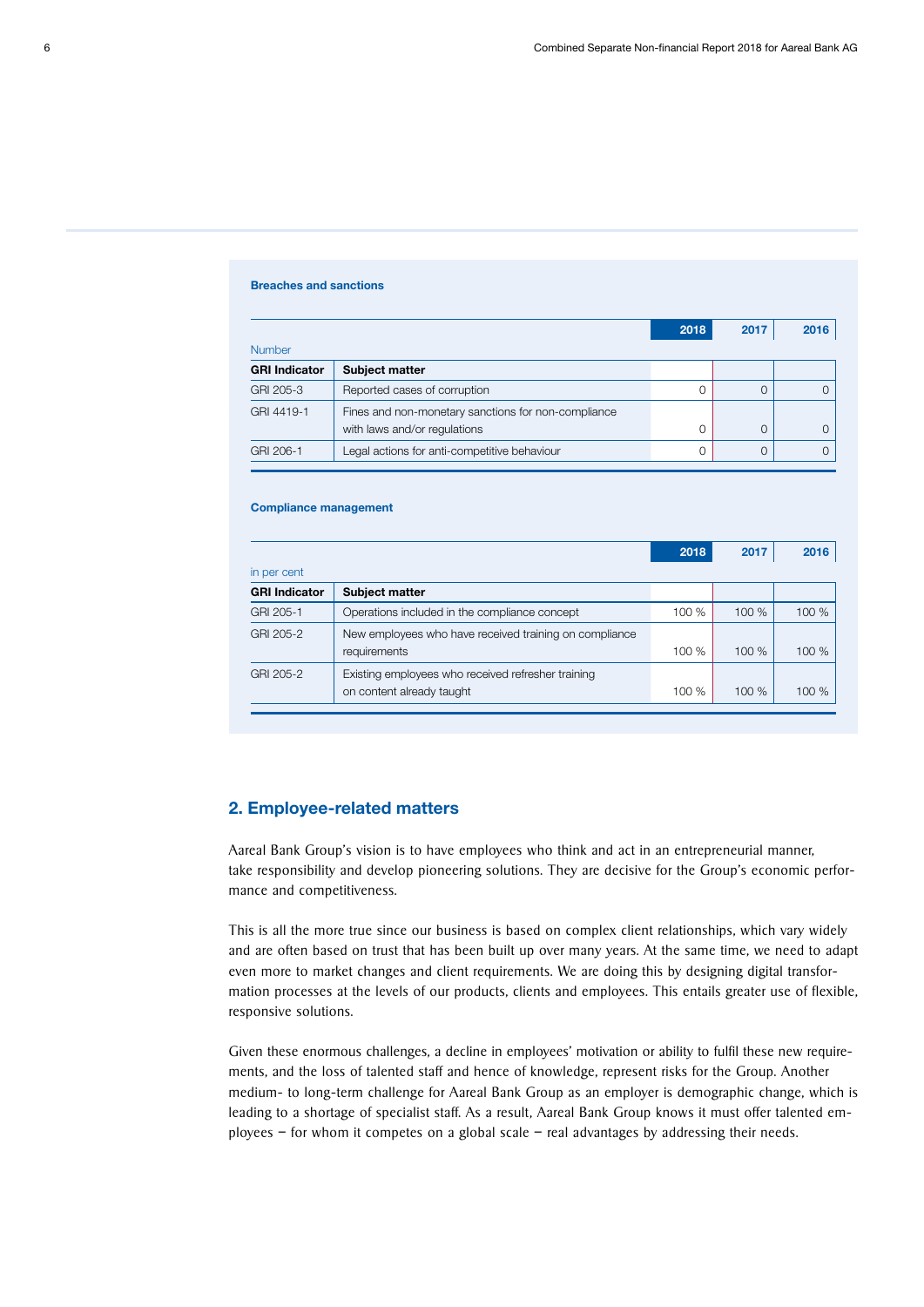The goal: We must ensure we are seen as an attractive, modern employer both now and in the future in order to continue to recruit and retain talented staff. To do this, our human resources activities focus both on recruiting new staff and on promoting a corporate culture that is aligned with our needs in a wide variety of ways, such as appropriate, performance-based remuneration, needs-driven training and education, and attractive company benefits and flexibility.

The main thrusts of our enterprise-wide reorganisation project designed to optimise our internal structures and processes in the period up to 2020 are on designing an employee-centric digital working environment, know-how management, and active support for managers and employees during the change process.

The HR departments in the individual Group companies are responsible for human resources activities within Aareal Bank Group. In addition, Aareal Bank AG performs HR functions for a number of subsidiaries, while in the Aareon subgroup Aareon AG is responsible for managing this. Human resources strategy issues are addressed by the Managing Director (MD) Human Resources function at Aareal Bank AG and by equivalent functions at the subsidiaries. Furthermore, Group-wide guidelines (on the remuneration strategy, financial control for human resources and occupational retirement provision, among other things) have been issued to ensure the Group is being managed using uniform principles that comply with the ILO's core standards and with substantially stricter national labour and social standards.

#### Employee structure

At the end of 2018, Aareal Bank Group employed 2,748 people from more than 30 countries on three continents. Employee-initiated staff turnover was 5.8 % in 2018. The average length of service at Aareal Bank – 12.7 years – demonstrates our employees' close attachment to the Company. The average age of employees is 44.9 years.

#### Remuneration

Our remuneration systems are based on specific remuneration principles. In addition to their fixed remuneration, all permanent employees receive performance-related variable remuneration. The variable remuneration for a small number of employees (senior executives and so-called risk takers) comprises a short-term and a long-term component, part of which is paid in cash and part in the form of virtual shares. We avoid creating negative incentives to take inappropriately high risks by structuring the remuneration systems to prevent this, and by capping variable payments and making them over a period of time.

Section 25d (12) of the German Banking Act (Kreditwesengesetz – KWG) requires the Supervisory Board to oversee that the remuneration systems for senior management and employees are appropriately structured. This is done on an ongoing basis, and is formally noted in an annual review of the remuneration systems carried out separately by both the Supervisory Board and the Management Board. This exercise brings together representatives of Human Resources, the internal control units and the Remuneration Officer, as well as external remuneration consultants. The aim is to assess the appropriateness of the Group's remuneration strategy, the remuneration systems developed on this basis, and the remuneration paid to the members of the Management Board and the employees.

Aareal Bank offers its employees a wide range of social benefits in addition to their remuneration, with its employer-funded corporate retirement plan being particularly important here. As part of this, Aareal Bank Group not only pays the regular employer pension contributions but also offers employees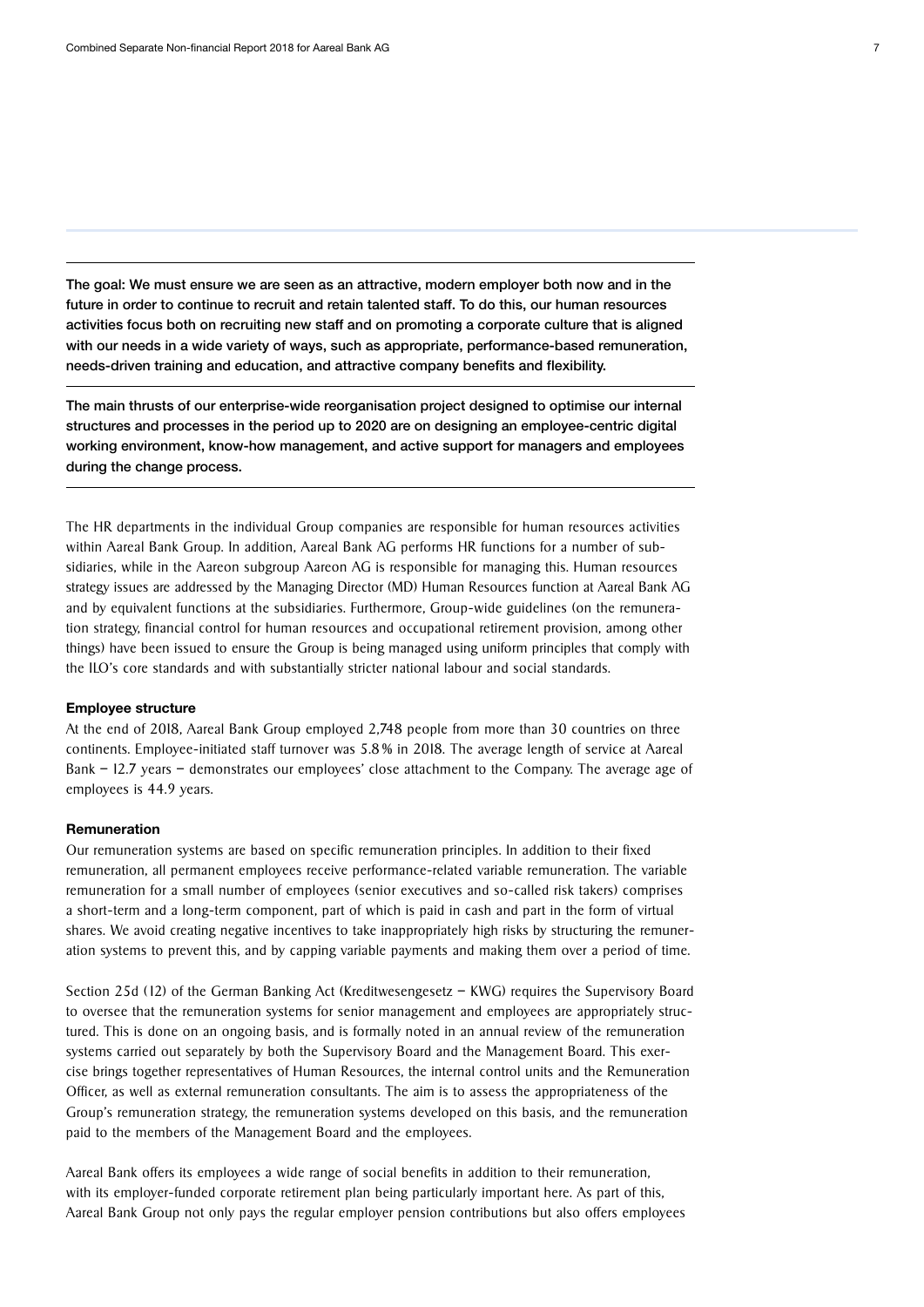a deferred compensation scheme that allows them to shift taxable income to the period after they have retired, and hence to make personal provision for their retirement. In addition, the Bank takes advantage of rebates, for example for its group accident insurance and other insurance benefits.

#### Training and education

Aareal Bank Group invests continuously in developing its employees' professional, business and interpersonal skills on an individual, needs-driven basis. In 2018, Aareal Bank focused on professional and interdisciplinary training such as skills development programmes for (agile and conventional) project management and flanking offerings on organisational and team development, which were customised to reflect the Group-wide reorganisation process.

At Aareon, the emphasis was on closely focused management development offerings featuring training, assessment and advisory components, on online English language training to support the company's internationalisation and on expanding employees' specialist knowledge about Aareon Smart World. This last objective was addressed using the weekly WebEx-based WodisSigma University format.

Platforms and dialogue formats for internal networking and the Group-wide Cross-mentoring Programme promote knowledge sharing and transfer. The Bank's Junior Training Programme is used to develop talented young staff. In addition to its management trainee programmes, Aareon AG offers two combined vocational training and degree courses (in Business Information Systems and Media, IT and Management), plus vocational training in various careers including office management, IT applications development and IT systems integration. As at the end of 2018, Aareal Bank Group employed 58 vocational trainees in Germany plus 10 management trainees.

In 2018, Aareon took part for the first time in the German National Scholarship Programme for gifted young students at Johannes-Gutenberg-University in Mainz, while the certified property manager course at the Hochschule für Wirtschaft und Umwelt in Nürtingen-Geislingen was repeated.

All managers discuss the performance and individual development of their employees with them at least once a year and agree specific development measures, as part of the regular Structured Appraisal and Target-setting Dialogues. In addition, a dialogue must be held if the manager notices problems with an employee's performance during the course of the year. The dialogues and succession planning are core tools for promoting and planning employee development.

#### Company benefits & flexibility

Comprehensive programmes promoting flexible working times and locations (flexible working time models, part-time working, and our mobile working and teleworking offerings where operational requirements permit), plus a broad range of support measures to help employees achieve a positive work-family and work-care balance make it easier for our staff to organise their work. In addition, Aareal Bank Group's comprehensive range of health-promoting measures – which cover information, risk prevention, exercise and ergonomics, nutrition, mental health and relaxation, and which are based on employees' current needs in all cases – increases our attractiveness as an employer.

Aareal Bank Group regularly undergoes recognised audits to assess its human resources work and the quality of its processes and measures; these also act as an early warning system.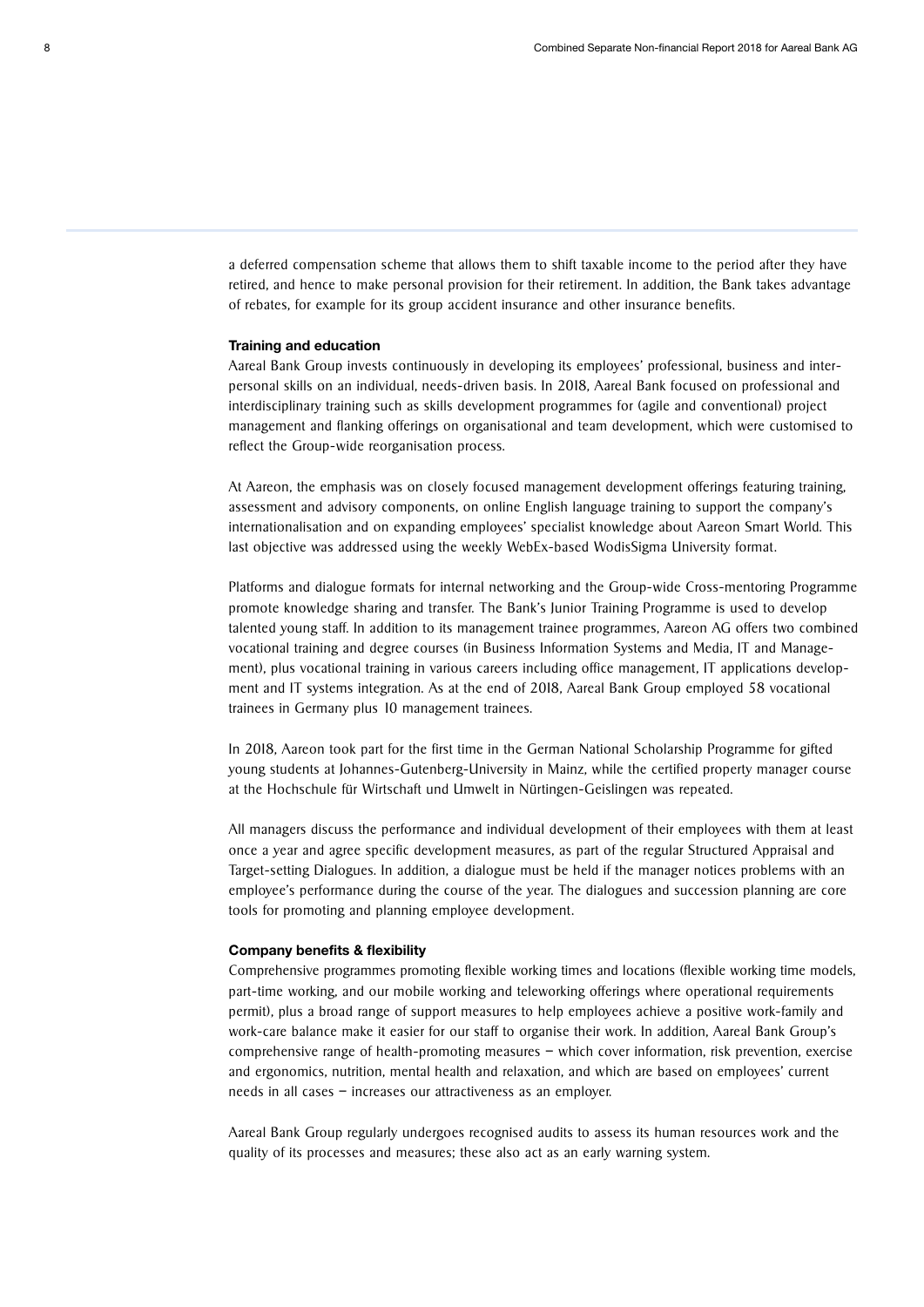#### Optimising structures and processes

Team and organisational development measures, including in the area of human resources<sup>1)</sup>, are one of the key components of our Aareal 2020 programme for the future. By 2020, this will create the preconditions we need to continue our success in a rapidly changing market and competitive environment. First-level management has a core role to play in this process. They must be able to actively shape developments and to encourage and motivate their teams to do this as well.

In October 2017, the Management Board launched an evaluation process for first-level management and the Management Board at Aareal Bank, in order to develop their strengths and potential and to be able to deploy them even more effectively in the future. In the 2018 reporting period, the focus was on anchoring cultural change in the organisation by modifying the management model and human resources instruments, focusing more on the role of project managers and supporting communications with new forms of participation. In addition, we continued to drive forward the increased use of digital HR products and services, e. g. by introducing additional digital training courses and a cloud-based applicant tracking system.

The "work4future" project, which was launched jointly in June 2017 by the Human Resources, Communications and IT divisions, is looking at future ways of working. Three subprojects – (i) digital office and workplace structures, (ii) technology and equipment and (iii) collaborative and communications tools and formats – are developing and implementing ideas for new, technology-based ways of working and communicating. One focus in the reporting period was on new, innovative workshops designed to integrate a large number of Aareon staff.

#### RESULTS:

In June 2018, Aareal Bank introduced digital language training courses: mobile apps that offer needs-driven, business-based content whenever and wherever needed. As at 31 December 2018, they were being used by roughly 300 employees who were learning six languages.

- "Employee Data Protection" framework works agreement signed in the course of implementing the Genera Data Protection Regulation (GDPR); in addition, the Bank's "Telephone Services and Mobile Devices" general works agreement was signed and the "Mobile Working/Teleworking" general works agreement was extended indefinitely.
- At Aareon, the "Mobile Working" general works agreement was introduced in 2018; under it, customised technical solutions give staff almost unlimited flexibility regarding where and when they work.
- At the December meeting of the Supervisory Board, the Remuneration Officer confirmed the appropriateness of the remuneration systems for employees and the Management Board.

>

<sup>&</sup>lt;sup>1)</sup> We have recognised appropriate provisions for optimising our internal structures and processes; see Note (51) "Other provisions" in the Notes to the consolidated financial statements in Aareal Bank Group's Annual Report 2018.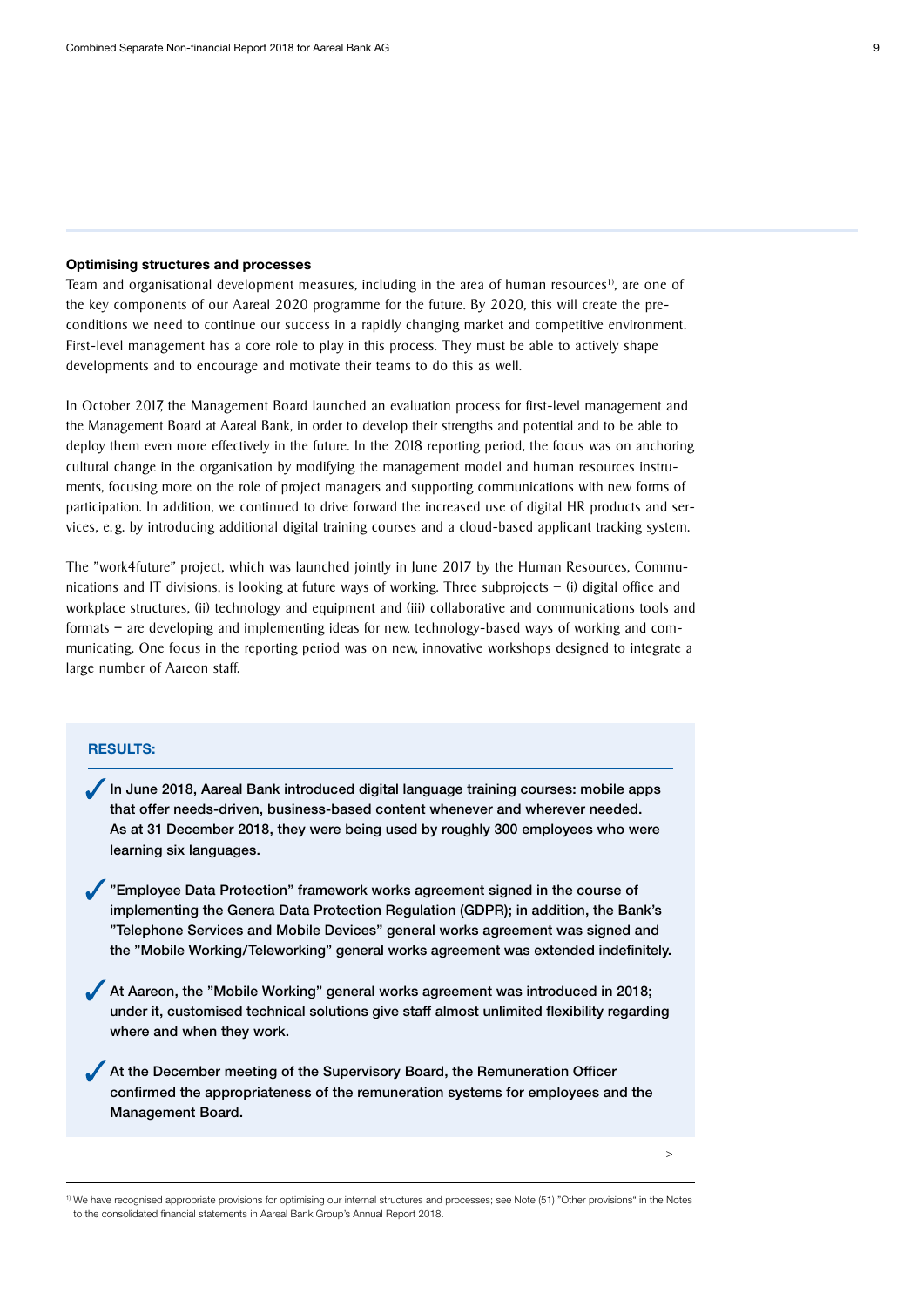The MD Human Resources regularly reported to the plenary meeting of the Management Board on the structure and development of the workforce, the human resources policy and the range of employee programmes, social benefits and other support that the Company offers employees. Reporting for the period under review focused on the progress made, and the staff-related measures taken, in connection with our Aareal 2020 programme for the future and on the process of cultural change that has been launched.

 A summarised version – the annual Human Resources and Social Report – is submitted to the Works Councils every year; this happened most recently in December 2018.

A number of external initiatives confirm the effectiveness and success of the measures that have been initiated. For example, in 2018 the CRF Institute named Aareal Bank Group yet again as a "top employer", bringing the total number of times it has received this award to eleven.

|                      |                                     | 2018  | 2017  | 2016  |
|----------------------|-------------------------------------|-------|-------|-------|
|                      |                                     |       |       |       |
| <b>GRI Indicator</b> | Subject matter                      |       |       |       |
| GRI 102-8            | Workers in Germany                  | 1,962 | 2,014 | 2,009 |
| GRI 102-8            | Workers in Europe excluding Germany | 745   | 745   | 678   |
| GRI 102-8            | Workers in Asia and North America   | 41    | 41    | 41    |
| GRI 102-8            | Workers worldwide                   | 2,748 | 2,800 | 2,728 |
| GRI 102-8            | of whom outside Germany             | 786   | 786   | 719   |
| GRI 102-8            | of whom female                      | 1,035 | 1,046 | 1,053 |
| GRI 102-8            | Share of female workers worldwide   | 37.7% | 37.4% | 38.6% |
| GRI 102-8            | Ratio of part-time workers          | 21.1% | 19.4% | 18.4% |
| GRI 102-8            | Full-time workers                   | 2,168 | 2,256 | 2,225 |
| GRI 102-8            | Female part-time workers            | 399   | 386   | 383   |
| GRI 102-8            | Share of women working part-time    | 68.8% | 71.0% | 76.1% |
| GRI 102-8            | Male part-time workers              | 181   | 158   | 120   |
| GRI 102-8            | Share of male part-time workers     | 31.2% | 29.0% | 23.9% |

#### Workforce structure

#### Changes in workforce structure

|                      |                       | 2018 | 2017 | 2016 |
|----------------------|-----------------------|------|------|------|
| <b>GRI Indicator</b> | <b>Subject matter</b> |      |      |      |
| GRI 401-1            | New hires             | 303  | 233  | 240  |
| GRI 401-1            | Employee turnover     | 5.8% | 3.9% | 3.9% |
|                      |                       |      |      |      |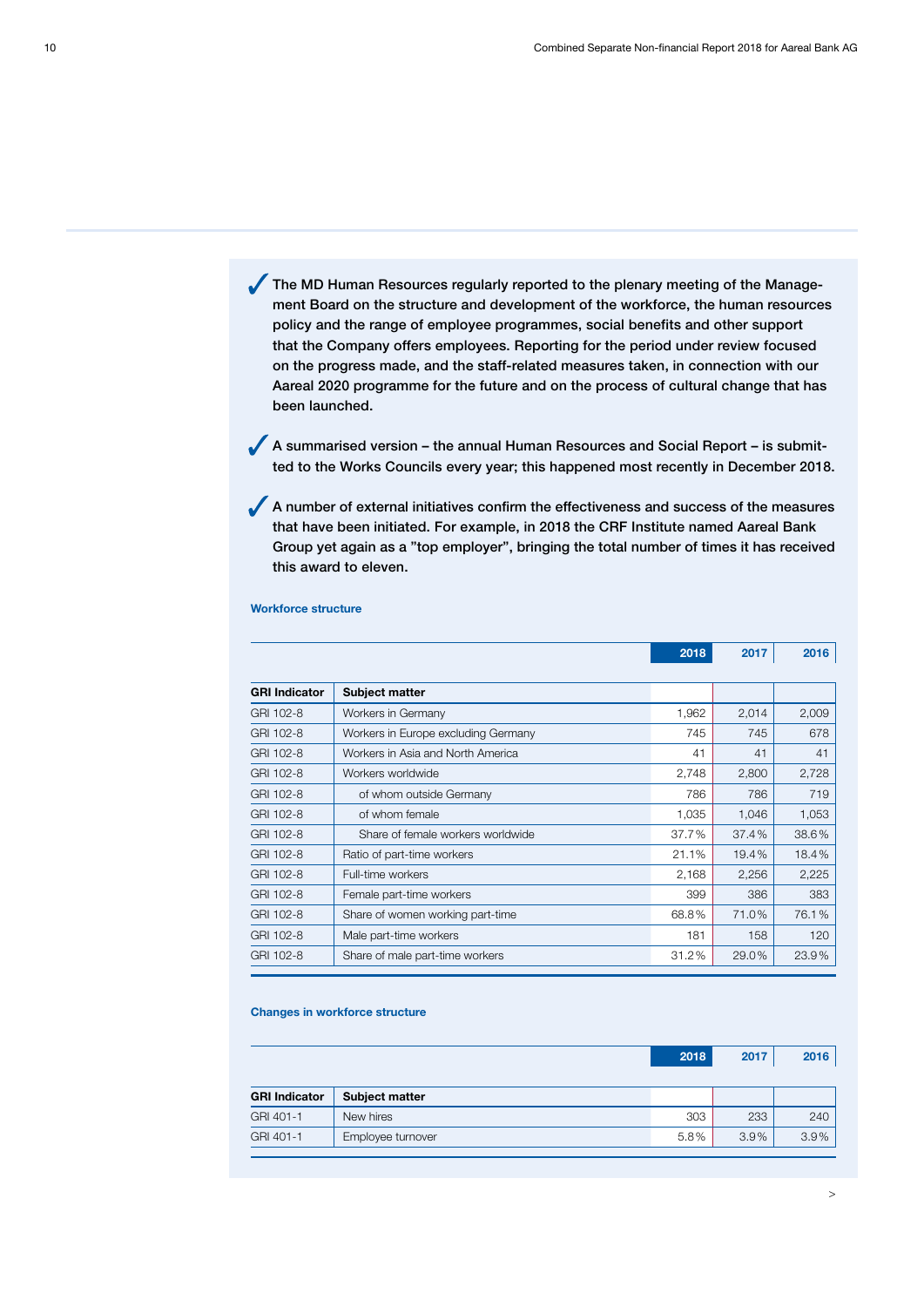#### Regular employee reviews

| in per cent          |                                                                                         | 2018 | 2017 | 2016 |
|----------------------|-----------------------------------------------------------------------------------------|------|------|------|
| <b>GRI Indicator</b> | <b>Subject matter</b>                                                                   |      |      |      |
| GRI 404-3            | Percentage of employees receiving regular performance<br>and career development reviews | 100% | 100% | 100% |

Participant days training and education

|                      |                                    | 2018* | 2017  | 2016  |
|----------------------|------------------------------------|-------|-------|-------|
| <b>Number</b>        |                                    |       |       |       |
| <b>GRI Indicator</b> | <b>Subject matter</b>              |       |       |       |
| GRI 404-1            | Average days training per employee | 2.8   | 3.8   | 3.5   |
| GRI 404-1            | Total training days                | 7.290 | 9.855 | 9,416 |

\* As from 2018, the figures do not include the lessons for vocational trainees

### 3. Social matters

Banks play an important role in the business cycle. To start with, they ensure payment transactions are executed and by so doing allow society and the economy to function smoothly, despite the substantial division of labour needed for material wealth. In addition, by granting credit and managing the related risks they facilitate investments that help promote companies' economic development and hence strengthen the overall economy as part of a dynamic and innovative growth process. In other words, an efficient, flexible finance system is a prerequisite for the sustainable development of society as a whole.

This means that Aareal Bank Group can add most value to society by constantly ensuring its own economic performance. In our Structured Property Financing business segment, we help create value by adopting a flexible yet conservative business strategy, which builds on our sound capital base and funding activities.

Many social risks that are typical for the property sector, such as a lack of transparency in the construction business or negative impacts on local communities, are not actually material for us, since we mainly provide financing for buildings that have already been completed. Since we focus on office buildings, hotels, retail properties, logistics facilities and residential properties, our portfolio does not contain any potentially controversial industrial plant or other facilities that may be considered problematic by the public.

Where we receive information that business partners potentially could be or are infringing socially accepted principles, we investigate the findings using our compliance management system.

In our Consulting and Services business, our success is based on the stable long-term contractual and customer relationships that underpin deployment of our tailor-made IT and banking solutions.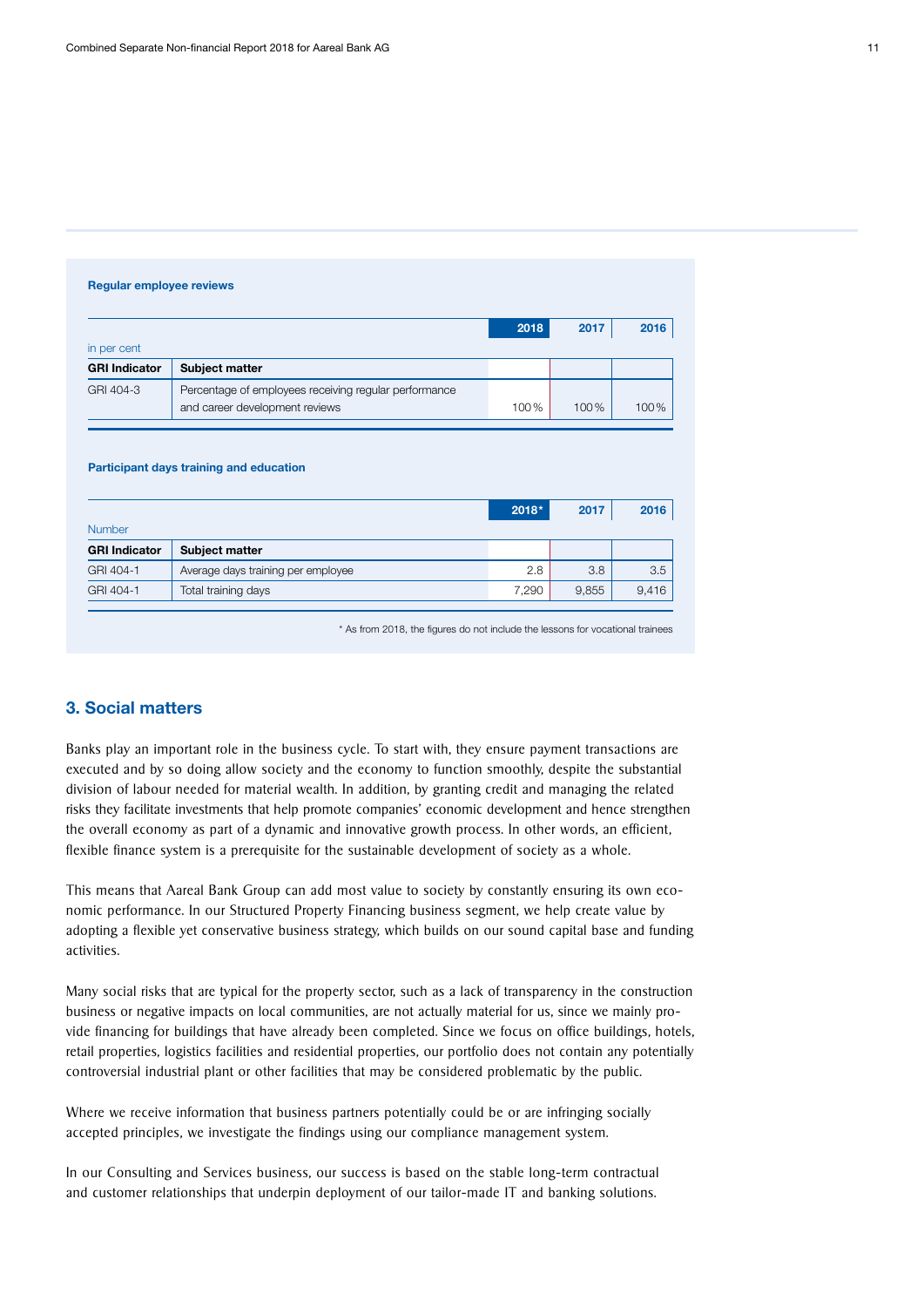Our software solutions also have an impact on society: in many cases, our clients' customers also benefit from the time, cost and efficiency savings generated. For us, ensuring failsafe information security and data protection is part of another core social duty that goes without saying.

The goal: To ensure we can add value to society by expanding our position as the leading provider of smart financing, software solutions and services for the property sector and related industries.

The Aareal 2020 programme for the future that was unveiled by the Management Board in February 2016 and its implementation in practice give us a strategic framework for ensuring that Aareal Bank Group can maintain its economic performance in a rapidly changing market and competitive environment. We monitor core impacts, risks and opportunities associated with our business (such as the importance of information security and data protection) as part of this process.

Management of social matters affects both the Structured Property Financing and the Consulting/ Services segments equally. Social matters affecting employees are addressed in the "Employee-related matters" section.

#### Economic performance

The use of specific quantitative and qualitative criteria and the risk mitigation checks that form part of our loan approval process ensure the high quality, and hence the sustainable value, of the Property Financing portfolio. Complying with targets for individual countries and property types within our portfolio leads to a high level of diversification and mitigates concentration risk – something that we implement not only by steering our new business but also by using an active syndication policy. Comprehensive market, property and risk analyses give us an overview of the profitability of the financing, the value and profitability of the property concerned and the borrower's credit quality, as well as the sponsor's integrity and property-specific experience. The functional separation of our Sales units and Credit Management, which extends all the way up to senior management, avoids conflicts of interest.

Our banking and software solutions and digital services provide the housing and utilities sector with key business process management tools. They allow them to do business extremely leanly and efficiently, helping to cut clients' administrative costs and making useful contributions to the economy as a whole. For example, cost-efficient processes allow municipal and cooperative housing associations to offer affordable housing.

#### Information security and data protection

Handling client data responsibly and taking effective measures to ensure information security and data protection are a top priority at Aareal Bank Group. We observe banking secrecy obligations and comply with the provisions of the EU General Data Protection Regulation (GDPR), the provisions of the German Data Protection Act (Bundesdatenschutzgesetz – BDSG) and specific pieces of legislation, as well as the data protection regulations applicable in the other countries in which we are active. Internal guidelines, instructions and training courses are used to inform employees of the legal requirements in relation to data protection, and to raise their awareness of them. We also undergo voluntary external audits and certification processes.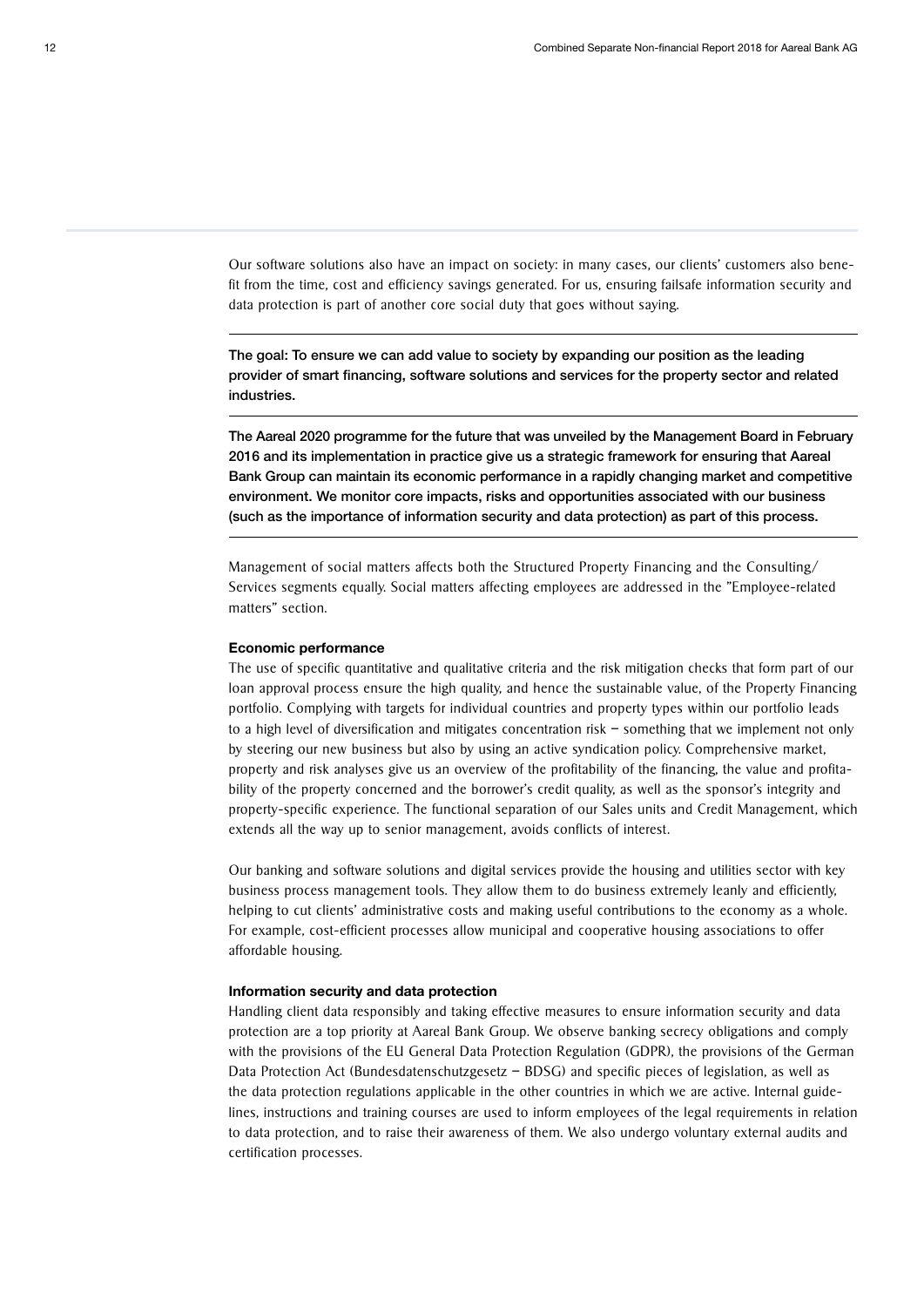#### RESULTS:

- Aareal Bank Group's sound financial position is demonstrated by its consistently positive quarterly results and by the strong business performance recorded by both segments in the reporting period, see the "Key Indicators" table in Aareal Bank Group's Annual Report 2018.
- $\sqrt{\phantom{a}}$  Risk-driven reduction in exposure and changes to country limits (e.g. the volume of finance in Turkey was scaled back to almost nothing, and office finance in the UK was decreased at an early stage).
- The sustained value of the Property Financing portfolio is reflected in its consistently low credit risk indicator: whereas loss allowance for the portfolio as a whole amounted to 65 basis points in 2009, at the height of the financial crisis, the figure for financial year 2018 was a mere 27 basis points.
- Numerous housing associations throughout Germany that are responsible for a total of roughly 7 million residential units use our solutions to perform their social mandate.
- Measures were taken throughout the Group to implement the EU General Data Protection Regulation (GDPR). At Aareal Bank, the Internal Audit function performed the accompanying reviews. In the case of Aareon, auditors TÜV Rheinland i-sec GmbH confirmed during their annual follow-up audit in August 2018 that the company had implemented the measures in good time.
- Aareon's internal control system ("IKS-WIKI") was audited in the first quarter of 2018. The auditors again certified the appropriateness and effectiveness of the implemented service and IT processes in accordance with IDW PS 951 (as amended) for the audit period from 1 January to 31 December 2017. At Aareal Bank, the audit is performed as part of the annual audit of the financial statements.
- Our subsidiary Aareon AG has been awarded the TÜV data protection management quality seal and its information security management system has been certified under the ISO/IEC 27001 standard. As in previous years, there were no data protection infringements requiring to be reported to the supervisory authorities in 2018. The certifications were confirmed in the course of the annual GDPR follow-up audit.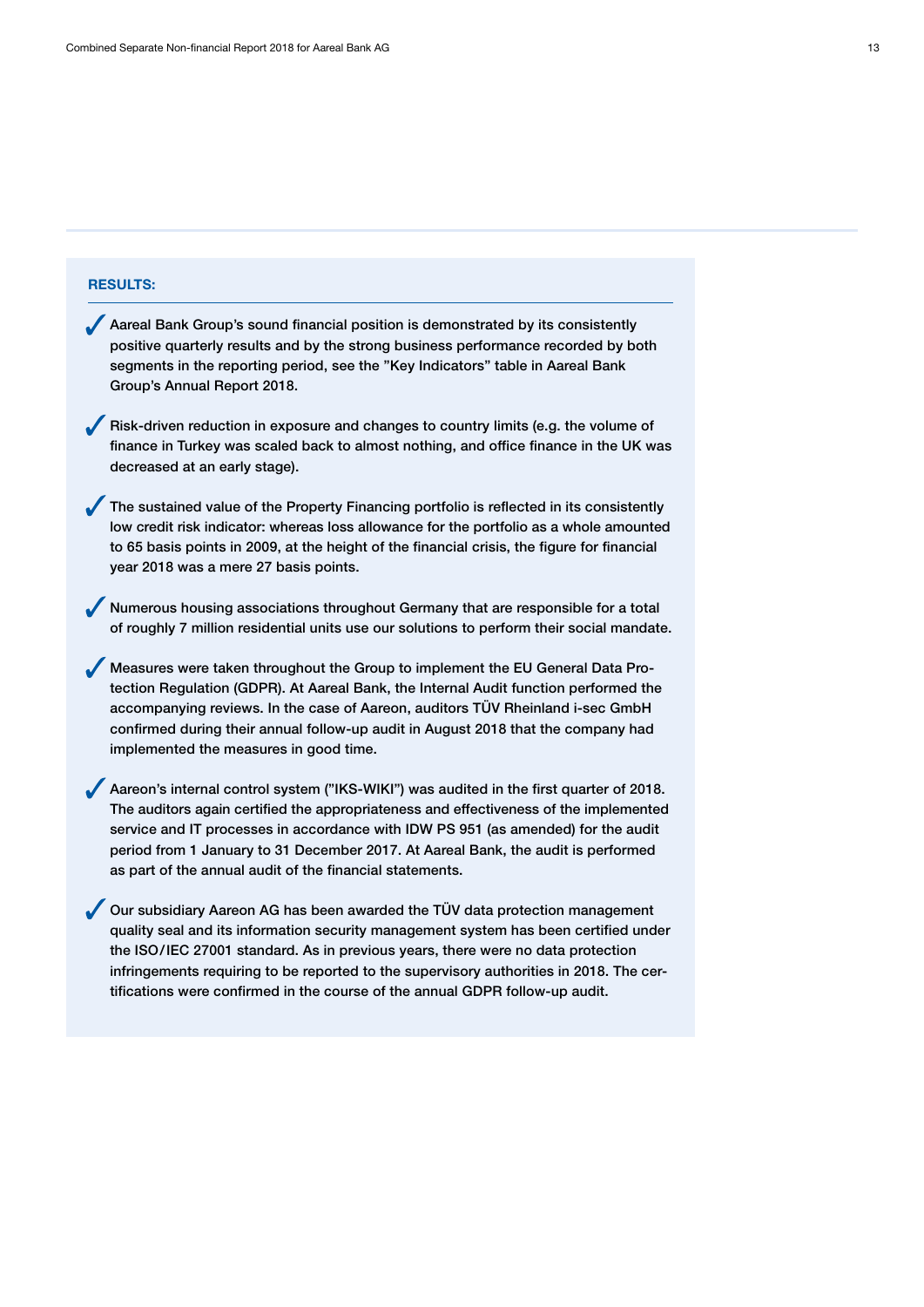#### 4. Respect for human rights

We consider respect for human rights to be an inalienable part of our responsibility as a global undertaking. This is why we have undertaken not only to strictly comply with all applicable legal requirements but also to robustly uphold human rights within our sphere of influence. However, since Aareal Bank Group largely does business in countries in which human rights seem to be protected by the legal systems concerned, we consider the risk of their being endangered in connection with our operations to be small. In the area of purchasing and procurement, there is a risk that suppliers may violate human rights. This is the background to why we introduced a Code of Conduct for Suppliers.

At the level of the workforce, potential issues could include infringements of the General Equal Treatment Act (Allgemeines Gleichstellungsgesetz – AGG) or of the ban on discrimination (e.g. treating staff differently on the basis of diversity aspects, or inappropriate or unfair remuneration). Unethical behaviour of this kind would damage teamwork and hence results, lead to inefficient working processes, demotivate talented employees and cause economic harm as a result.

The goal: Aareal Bank Group's declared goal is to promote the protection of human rights in its national and its international operations. We committed to this when we signed up to the UN Global Compact. We define it as valuing and respecting the unique characteristics and differences of each and every employee, and as unequivocally ensuring equal treatment and equal opportunities at all levels.

We have also undertaken to avoid any form of discrimination and to actively represent and live the belief that diversity not only enriches our corporate culture but also represents a success factor in reaching strategic goals.

#### Code of conduct for the entire Group

Each and every individual is responsible for this; a set of rules has been drawn up that requires both actual and suspected infringements to be reported. We have taken precautions throughout the Group to ensure that we respect and uphold human rights in our business processes, both at the level of the workforce and in our supply chain.

We address anti-discrimination issues within the Group using our Code of Conduct for employees. This relates to the topics of diversity, fairness, and the prevention and resolution of conflicts in the workplace together with employees and their representatives.

Workforce diversity and ensuring a wide range of viewpoints are represented on governing bodies and other corporate committees are also critical long-term success factors: generally speaking, the more diverse the backgrounds of the people involved, the more creative the approaches taken to solving problems are and the lower the danger of "group-think" becomes. Diversity also has clear benefits when dealing with our international clients, e. g. in the form of language skills or an understanding of other cultures and values.

When setting the remuneration of employees, we do not differentiate by gender but focus exclusively on aspects such as qualification, professional experience and training. Regular analyses of the base salary and remuneration ratios for women and men in comparable positions ensure the necessary transparency. Variable remuneration is paid exclusively on a performance basis, as measured by reviews and the extent to which predefined targets have been reached.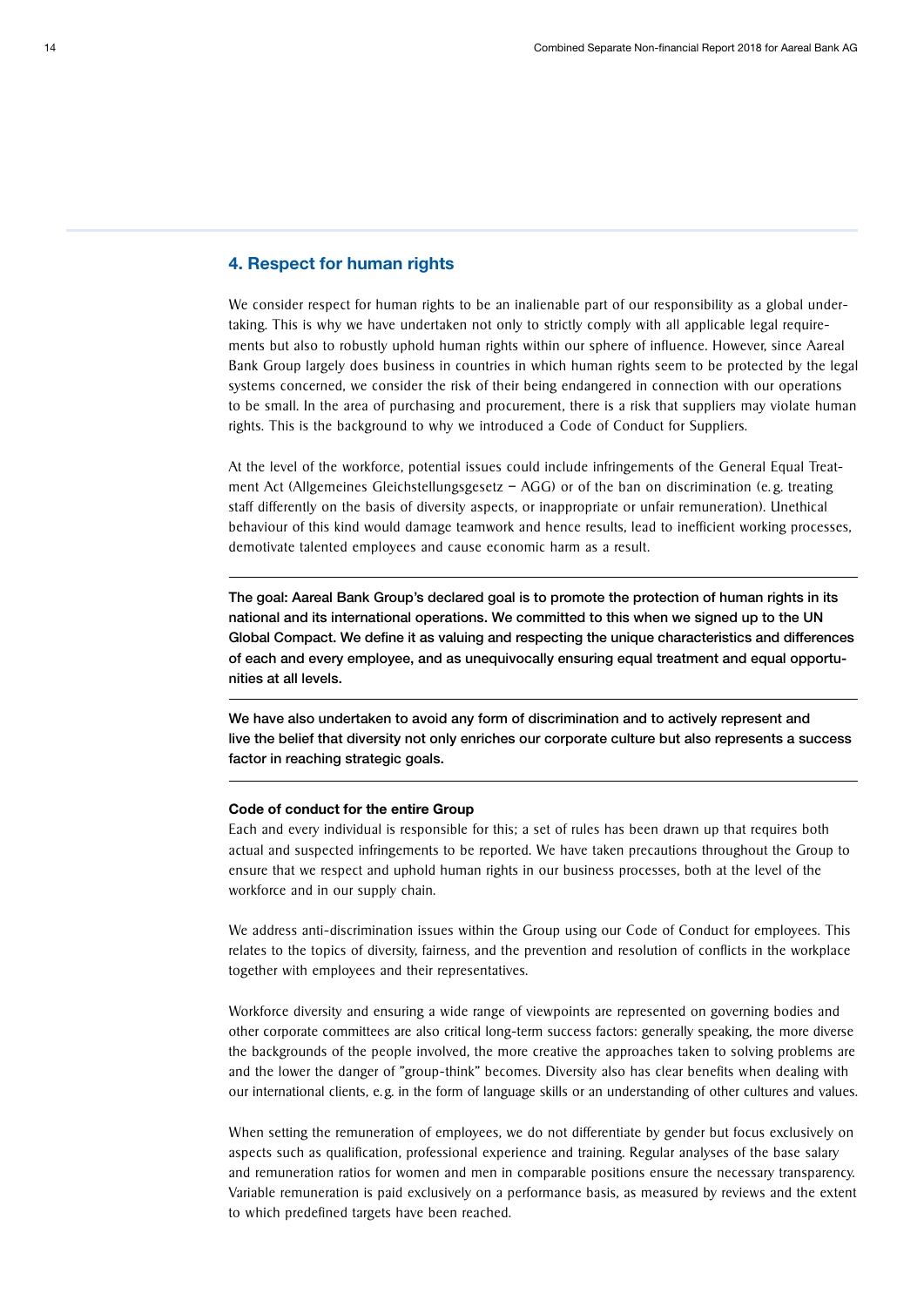#### Code of Conduct for suppliers and business partners

In the area of purchasing and procurement, the Code of Conduct for suppliers and business partners that we have implemented in the period since 2016 underlines our commitment to the human rights principles set out in the UN Global Compact. This mandatory, Group-wide policy forms the basis for our business relationships with suppliers. It protects us against potential risks in the supply chain arising from failures to comply with environmental or social standards that would reflect negatively on Aareal Bank Group. This also explicitly covers the issue of forced labour, as set out in the UK's Modern Slavery Act. The systematic compliance checks performed by our Purchasing department also take all forms of irregular or unusual occurrences at our business partners into account.

We report on respect for human rights both in our annual "Communication on Progress" (COP), which is published on the UN Global Compact website, and  $-$  in relation to the prevention of modern slavery  $$ in our UK Modern Slavery Act declaration, which can be accessed on our website. In accordance with the German Transparency of Remuneration Act (Entgelttransparenzgesetz – EntgTranspG), Aareal Bank AG's Annual Report provides, as in the previous year, a breakdown of our employee figures by women and men as well as data on diversity and equal remuneration.

#### RESULTS:

- The Management Board has expressly undertaken to respect human rights in the Code of Conduct, which applies to the entire Group, and has also committed itself to observing the principles of diversity and equal treatment by signing the Diversity Charter (Charta der Vielfalt). The human rights reporting is used to inform the Management Board of the measures implemented, their effectiveness, and any infringements and the actions taken to penalise them.
- No cases of discrimination came to light at Aareal Bank Group during the year under review (GRI 406-1). Equally, no significant human rights impacts were reported for the supply chain (GRI 414-2).
- When employees are recruited, the employee representative bodies involved regularly use their co-determination rights to check that positions are filled on the basis of applicants' qualifications (GRI 405-2).
- In addition, we had our remuneration structures analysed externally as part of a study (Logib-D) sponsored by the Federal Ministry of Family Affairs, Senior Citizens, Women and Youth. The results showed that there are no significant differences in remuneration within Aareal Bank between men and women in comparable positions.
- At present, we are working to develop a human rights policy that will serve as an umbrella document bundling/referencing all existing processes, structures and rules within the Group.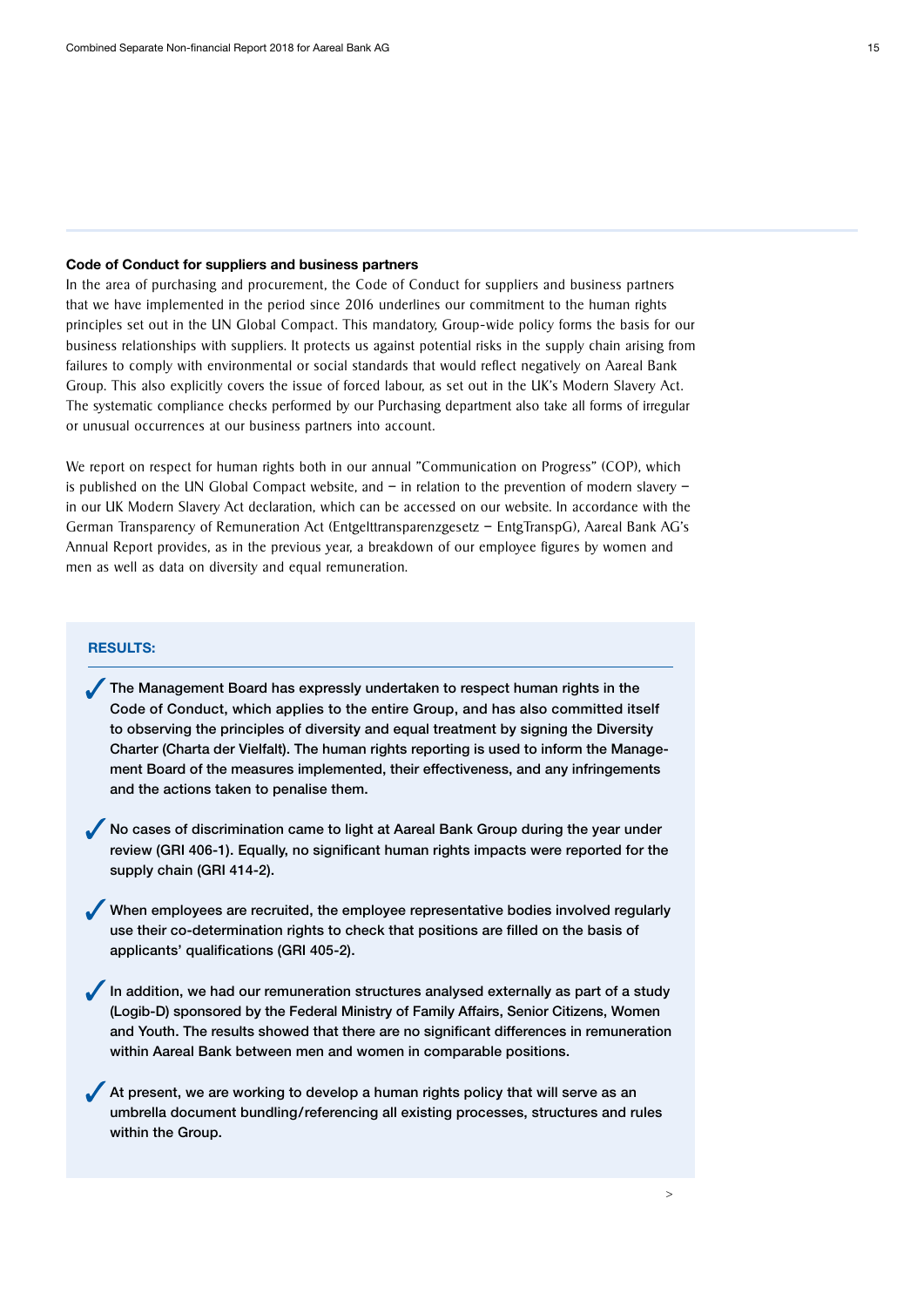#### Change in share of women in management positions

|                      |                                        | 2018  | 2017       | 2016  |
|----------------------|----------------------------------------|-------|------------|-------|
| in per cent          |                                        |       |            |       |
| <b>GRI Indicator</b> | <b>Subject matter</b>                  |       |            |       |
| GRI 405-1            | Share of women in management positions | 25.2% | $21.5\%$ * | 21.4% |
| GRI 102-8            | Share of female workers worldwide      | 37.7% | 37.4%      | 38.6% |

\* Figure adjusted by -0.6 percentage points

#### Human rights abuses

|                      |                                                                    | 2018 | 2017 | 2016 |  |
|----------------------|--------------------------------------------------------------------|------|------|------|--|
| <b>Number</b>        |                                                                    |      |      |      |  |
| <b>GRI Indicator</b> | <b>Subject matter</b>                                              |      |      |      |  |
| GRI 406-1            | Reported/identified incidents of discrimination                    |      |      |      |  |
| GRI 414-2            | Reports of significant human rights impacts in the<br>supply chain |      |      |      |  |

## 5. Environmental matters

We aim to help achieve the 1.5/2 degrees goal set by the international community in order to combat climate change and global warming. Although, as is the case with most financial institutions, the ecological impact of our activities is largely indirect, we are convinced that we need to do this in order to ensure that our business model remains viable in the future. Additionally, we aim to prevent potential losses of clients and investors due to our failure to observe environmental matters, not to mention the associated reputational risk.

The property sector<sup>1)</sup> accounts for a significant proportion of global energy consumption and the resulting greenhouse gas emissions, and substantial savings can potentially be made in this area. Since in almost all cases we finance existing properties, we are only able to influence these areas indirectly; this can be done, for example, by ensuring transparency in, among other things, the property valuations that our clients use as a basis for their decisions.

In the Consulting/Services segment, our products and services enable our clients to reduce negative environmental impacts, e.g. by using digital and mobile solutions, by networking systems and by making consumption data available via portals. This leads, for example, to a drop in the number of kilometres travelled and hence to lower  $CO<sub>2</sub>$  emissions, as well as to less paper being used.

1) Source: web.unep.org/10yfp/programmes/sustainable-buildings-and-construction-programme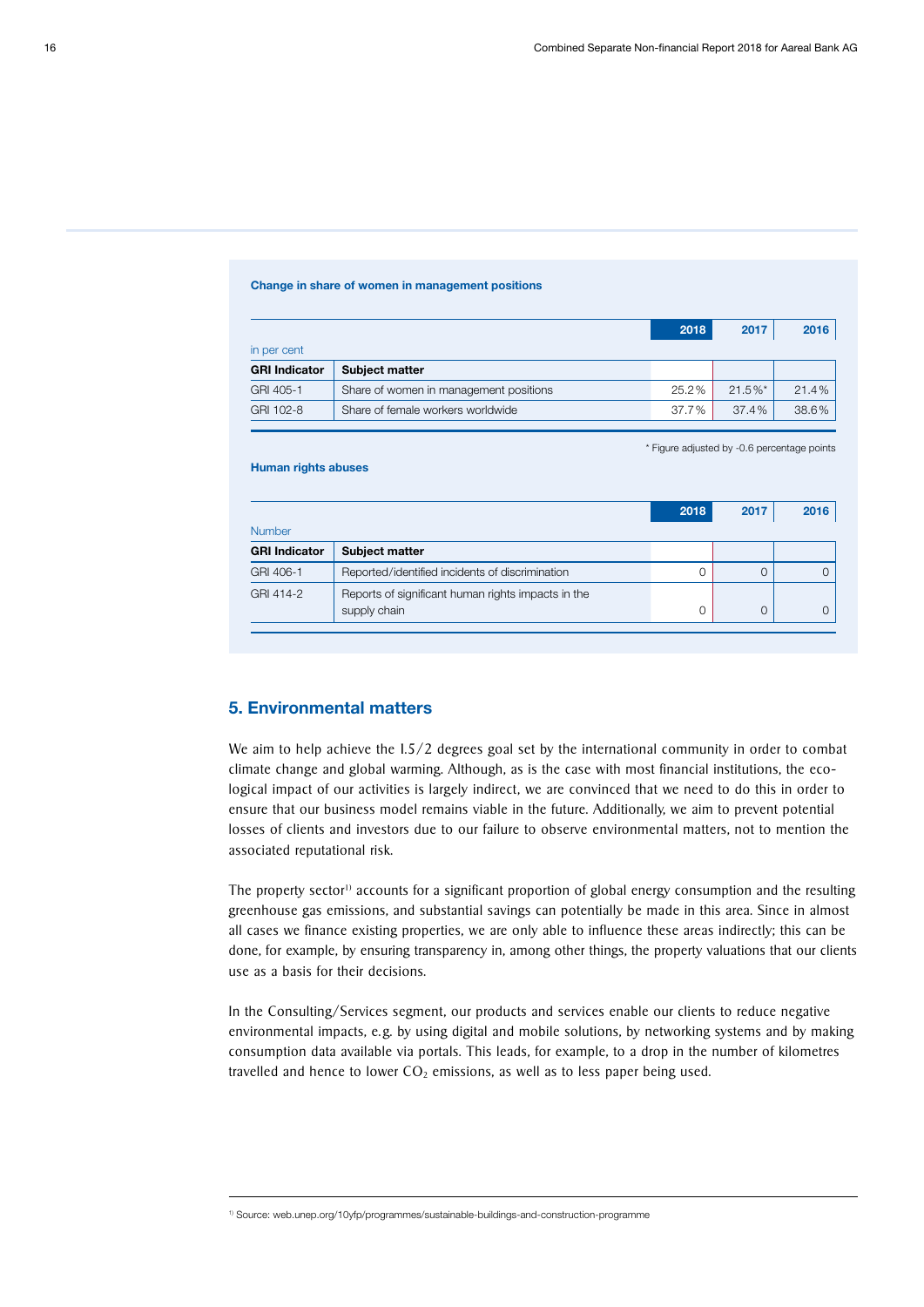The goal: A responsible approach to natural resources and environmental protection are part of our corporate responsibility. We wish to make a measurable contribution to protecting the climate and the environment, and take environmental aspects into account in our business decisions.

Creating or improving transparency – e.g. with respect to certifying properties or properties' energy efficiency and to visualising consumption data for operators and tenants, or the environmental impact of new products and services – is a precondition for this.

This is done on a topic-specific basis by the Valuation & Research department when preparing market and mortgage lending value appraisals and analyses or, in the case of IT products, by the Bank's Housing Industry division or Aareon.

#### Ecological quality of buildings

We finance properties that will keep their value and which live up to our strict quality requirements. When performing property valuations, we not only focus on the buildings' fair values but also determine the mortgage lending value using a lifecycle analysis that includes environmental aspects such as their technical, functional and ecological quality as standard criteria. When looking at sustainable property use we also always take marketability and third-party usability into account. In 2018, we established the share of our total new business in 2017 that was accounted for by properties certified under national/ international standards. We intend to continue and refine this analysis in order to increase transparency at the finance portfolio level.

We are active in the Long-term Sustainable Value Network and use the insights obtained from the knowledge shared there. This network aims to promote the use of a sustainable value as the basis for valuations for lending purposes, and to develop an internationally applicable method for calculating the mortgage lending value.

#### Digital solutions

The digital solutions we are developing focus not only on generating time, cost and efficiency savings, but also on improving our clients' environmental footprint and contributing to their climate protection efforts. The systematic expansion of our BK 01 product series is steadily creating a new, cross-sector range of offerings designed to automate processes in the energy utilities and housing industries. These include BK 01 immoconnect/BK 01 Operating Cost Management (payment of and accounting for service charges) and BK 01 eConnect/BK 01 Invoice Data Processing (generation and capture of electronic invoice data). The Aareal Portal, our banking portal for housing industry clients, aims to digitalise client communication from end to end and, by doing so, reduces negative impacts on the environment.

For example, we also try to improve resource conservation by enhancing transparency for consumers, introducing intelligent information systems and making consumption data available ("smart metering"). We obtain valuable benchmark information and insights from participating in environmental programmes and from the information sharing that takes place there, as well as from our discussions with stakeholders. Internally, we address environmental topics and trends in our Sustainability Working Group, which meets every quarter, and use the input obtained from divisional representatives to enhance our Group-wide Sustainability Programme.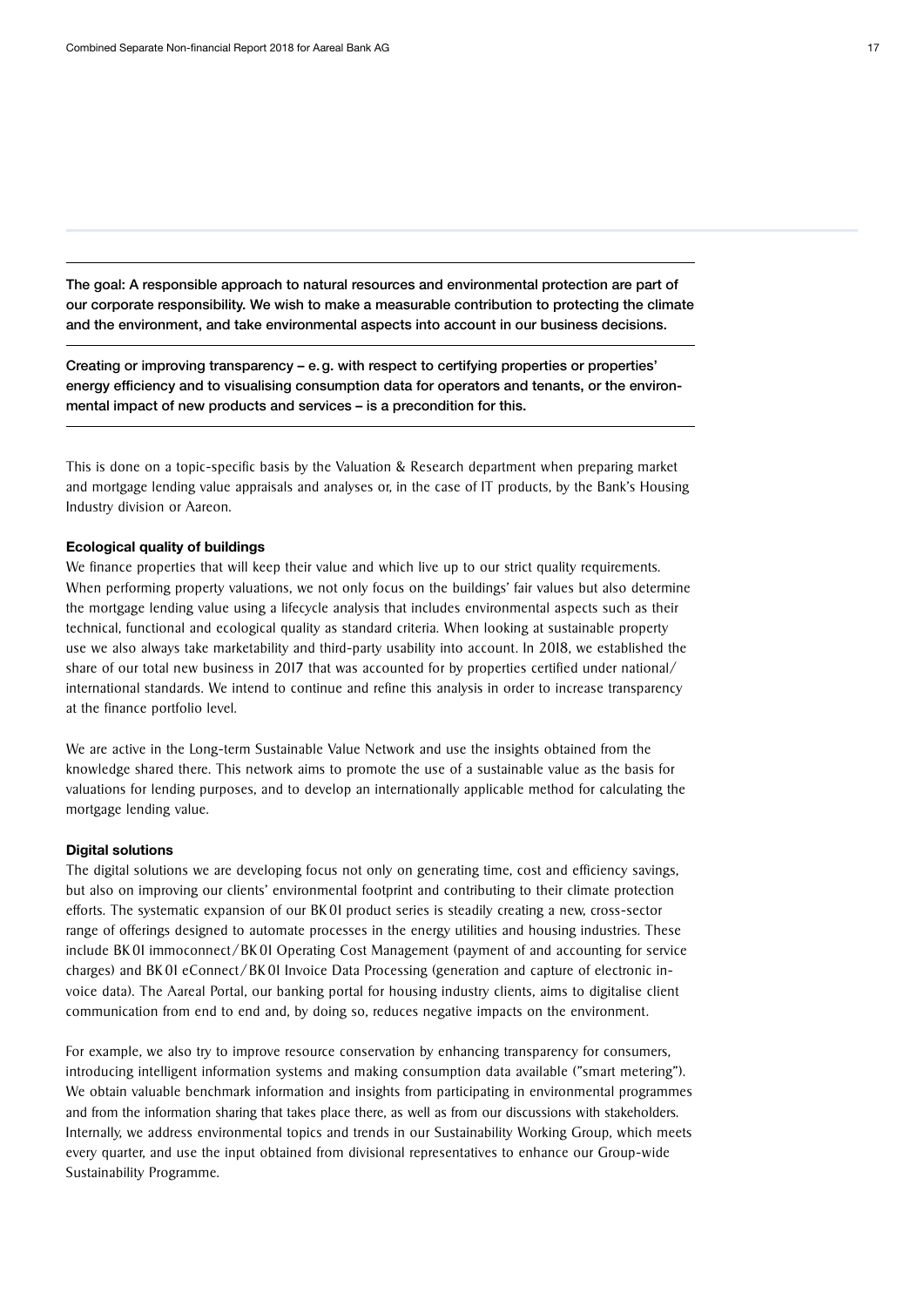Our website documents direct negative environmental impacts from our business activities resulting among other things from energy and resource consumption (e. g. for operating data centres, for building management and for business trips) and to a lesser extent also from the consumption of materials and water and the resulting emissions.<sup>1)</sup>

#### RESULTS:

Quality defects such as inadequate energy efficiency negatively impact property valuations and – depending on how severe they are and how relevant for the overall rating (which comprises a comprehensive market, property and risk analysis) – may impact loan structuring or lead to requests for finance being rejected (see the information on the long-term value of the Property Financing portfolio given on p. 13).

 In 2018, Aareal Bank Group launched a series of workshops together with the Verein für Umweltmanagement und Nachhaltigkeit in Finanzinstituten e.V. (VfU – the Association for Environmental Management and Sustainability in Financial Institutions) which are designed to identify and discuss the challenges that the European Commission's action plan on sustainable finance poses for the property industry; two initial workshops have been held.

Aareon's invoicing service, the Mareon service portal, the Aareon CRM portal for tenants and property owners, the Aareon Immoblue Pro and Immomio property agencies, the Aareon Change Management occupant change management solution for utilities and Aareon's mobile solutions (mobile traffic safety, mobile portfolio data management and mobile handback/acceptance procedures for residential accommodation, etc.) along with many other Consulting/Services offerings and the tried-andtested BK 01 product range facilitate lean, efficient processing by digitalising what were previously manual or paper-based processes. They generate process and sales advantages and improve our clients' environmental footprint.

 We hope that information sharing will help convince additional users of the benefits of digitalising processes. Clients can use our "Pathways to a Digital World" video series to reports on their individual digital road maps and how they are benefiting from them.

 The 11th Aareal Energy Forum focused on providing a venue for discussing intelligent concepts to link utilities, operators and building users more closely, and to create a more efficient, environmentally friendly and social environment for living together.

 Three companies were awarded the "DW Zukunftspreis", which is sponsored by trade magazine "DW Die Wohnungswirtschaft" and Aareon. In keeping with this year's motto, "Against the planned climate economy: intelligent solutions instead of even more regulation", prizes were awarded to integrated, innovative concepts that help improve the ecological footprint of society as a whole.

Green Consulting: 1,826 online consulting days in 2018 reduced project costs and carbon emissions at clients and Aareon alike.

1) www.aareal-bank.com/en/responsibility/reporting-on-our-progress/performance-indicators/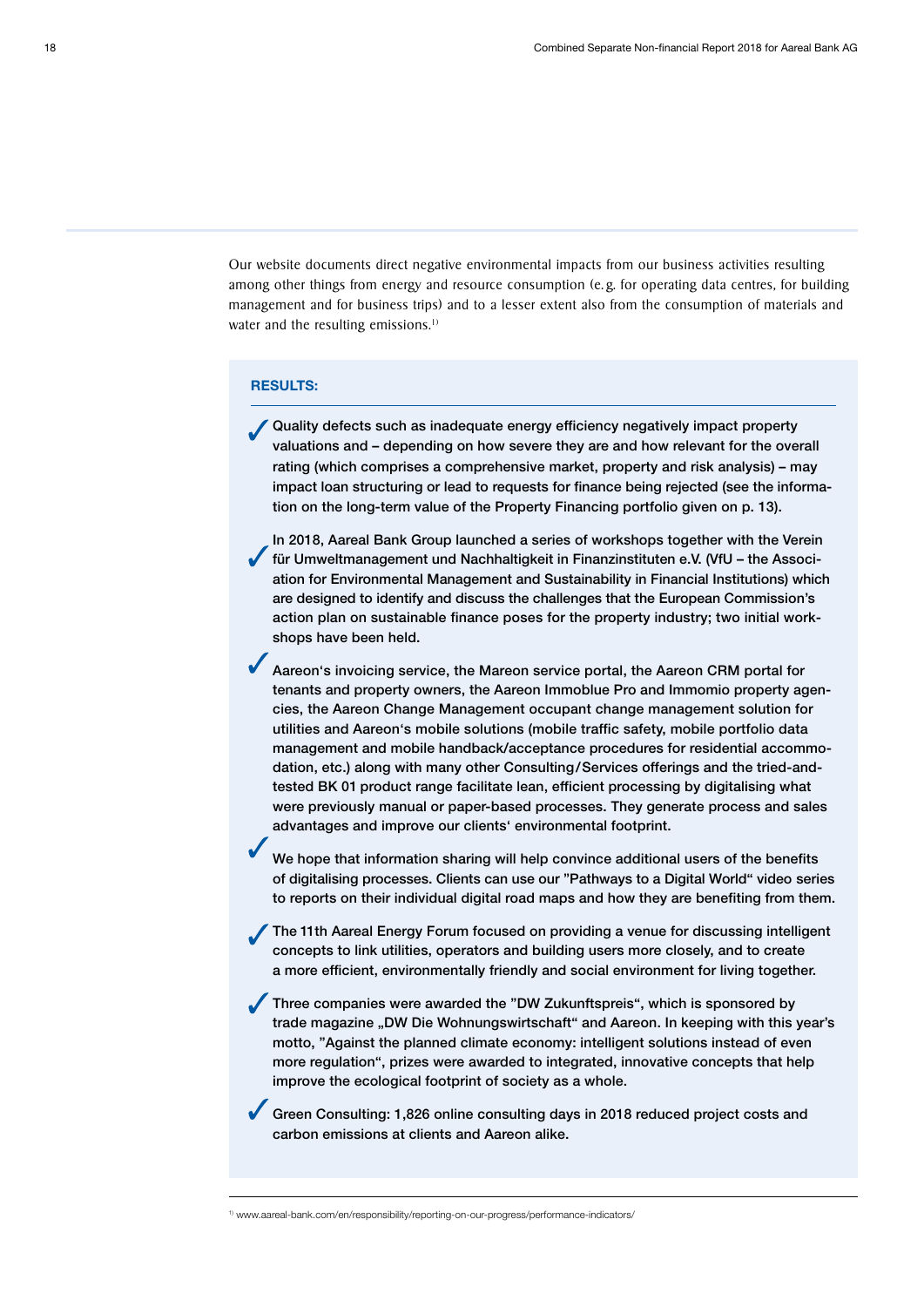## Independent Practitioner's Report

### Independent Practitioner's Report on a Limited Assurance Engagement on Non-financial Reporting<sup>1)</sup>

#### To Aareal Bank AG, Wiesbaden

We have performed a limited assurance engagement on the combined separate non-financial report pursuant to §§ (Articles) 340a Abs. (paragraph) 1a in conjunction with (hereinafter "icw") 289b Abs. 3 and 340i Abs. 5 icw 315b Abs. 3 HGB ("Handelsgesetzbuch": "German Commercial Code") of Aareal Bank AG, Wiesbaden, (hereinafter the "Company") for the period from 1 January to 31 December 2018 (hereinafter the "Non-financial Report").

#### Responsibilities of the Executive Directors

The executive directors of the Company are responsible for the preparation of the Non-financial Report in accordance with §§ 340a Abs. 1a icw 289b Abs. 3 and 340i Abs. 5 icw 315b Abs. 3 HGB.

This responsibility of Company's executive directors includes the selection and application of appropriate methods of non-financial reporting as well as making assumptions and estimates related to individual non-financial disclosures which are reasonable in the circumstances. Furthermore, the executive directors are responsible for such internal control as they have considered necessary to enable the preparation of a Non-financial Report that is free from material misstatement whether due to fraud or error.

#### Independence and Quality Control of the Audit Firm

We have complied with the German professional provisions regarding independence as well as other ethical requirements.

Our audit firm applies the national legal requirements and professional standards – in particular the Professional Code for German Public Auditors and German Chartered Auditors ("Berufssatzung für Wirtschaftsprüfer und vereidigte Buchprüfer": "BS WP/vBP") as well as the Standard on Quality Control 1 published by the Institut der Wirtschaftsprüfer (Institute of Public Auditors in Germany; IDW): Requirements to quality control for audit firms (IDW Qualitätssicherungsstandard 1: Anforderungen an die Qualitätssicherung in der Wirtschaftsprüferpraxis - IDW QS 1) - and accordingly maintains a comprehensive system of quality control including documented policies and procedures regarding compliance with ethical requirements, professional standards and applicable legal and regulatory requirements.

#### Practitioner's Responsibility

Our responsibility is to express a limited assurance conclusion on the Non-financial Report based on the assurance engagement we have performed.

Within the scope of our engagement we did not perform an audit on external sources of information or expert opinions, referred to in the Non-financial Report.

<sup>1)</sup> PricewaterhouseCoopers GmbH has performed a limited assurance engagement on the German version of the Non-financial Report and issued an independent practitioner's report in German language, which is authoritative. The following text is a translation of the independent practitioner's report.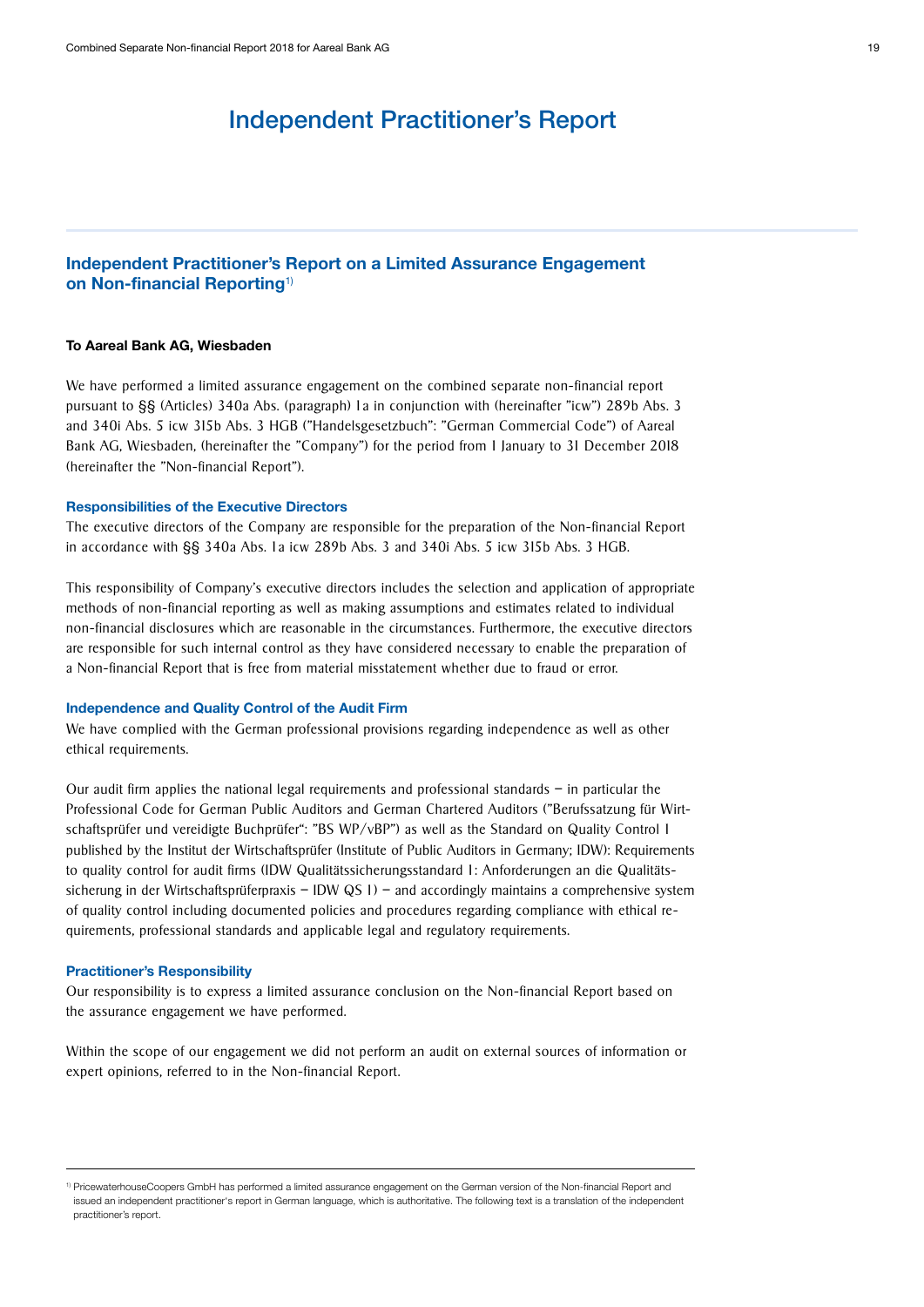We conducted our assurance engagement in accordance with the International Standard on Assurance Engagements (ISAE) 3000 (Revised): Assurance Engagements other than Audits or Reviews of Historical Financial Information, issued by the IAASB. This Standard requires that we plan and perform the assurance engagement to allow us to conclude with limited assurance that nothing has come to our attention that causes us to believe that the Company's Non-financial Report for the period from 1 January to 31 December 2018 has not been prepared, in all material aspects, in accordance with §§ 340a Abs. 1a icw 289b Abs. 3 and 340i Abs. 5 icw 315b Abs. 3 HGB.

In a limited assurance engagement the assurance procedures are less in extent than for a reasonable assurance engagement, and therefore a substantially lower level of assurance is obtained. The assurance procedures selected depend on the practitioner's judgment.

Within the scope of our assurance engagement, we performed amongst others the following assurance procedures and further activities:

- Obtaining an understanding of the structure of the sustainability organization
- Inquiries of personnel involved in the preparation of the Non-financial Report regarding the preparation process, the internal control system relating to this process and selected disclosures in the Non-financial Report
- Identification of the likely risks of material misstatement of the Non-financial Report
- Analytical evaluation of selected disclosures in the Non-financial Report
- Comparison of selected disclosures with corresponding data in the (consolidated) financial statements and in the (group) management report
- Evaluation of the presentation of the non-financial information

#### Assurance Conclusion

Based on the assurance procedures performed and assurance evidence obtained, nothing has come to our attention that causes us to believe that the Company's Non-financial Report for the period from 1 January to 31 December 2018 has not been prepared, in all material aspects, in accordance with §§ 340a Abs. 1a icw 289b Abs. 3 and 340i Abs. 5 icw 315b Abs. 3 HGB.

#### Intended Use of the Assurance Report

We issue this report on the basis of the engagement agreed with the Company. The assurance engagement has been performed for purposes of the Company and the report is solely intended to inform the Company about the results of the limited assurance engagement. The report is not intended for any third parties to base any (financial) decision thereon. Our responsibility lies only with the Company. We do not assume any responsibility towards third parties.

Munich, 5 March 2019

PricewaterhouseCoopers GmbH Wirtschaftsprüfungsgesellschaft

Hendrik Fink ppa. Axel Faupel Wirtschaftsprüfer (German public auditor)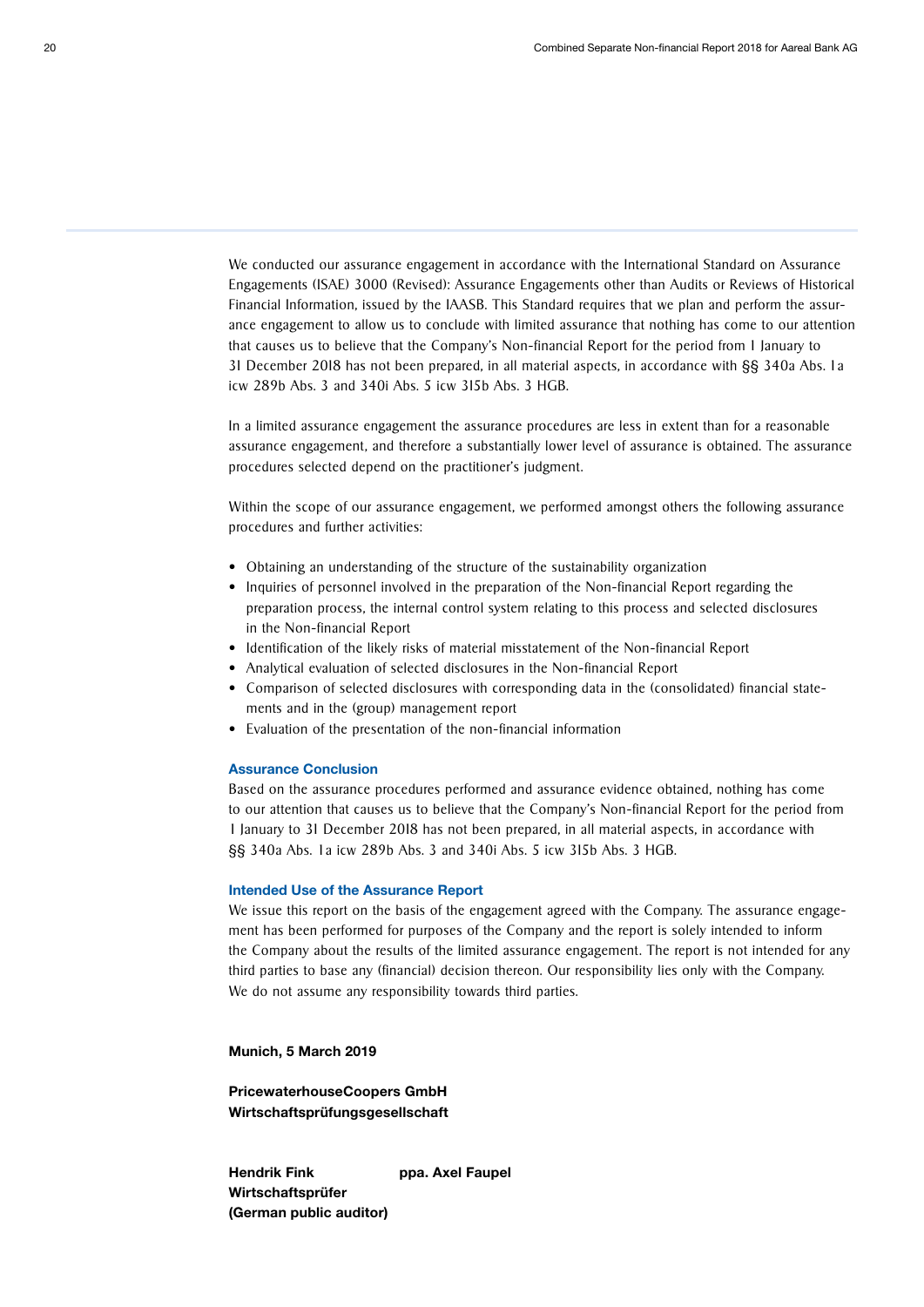#### Imprint

Responsible for the content:

Aareal Bank AG · Julia Taeschner · Group Sustainability Officer Paulinenstrasse 15 · 65189 Wiesbaden, Germany Phone: +49 611 348 3424 · E-mail: sustainability@aareal-bank.com

Design / Layout: S/COMPANY · Die Markenagentur GmbH, Fulda, Germany

This report is also available in German language.

Corporate Responsibility **Prime** rated by oekom research